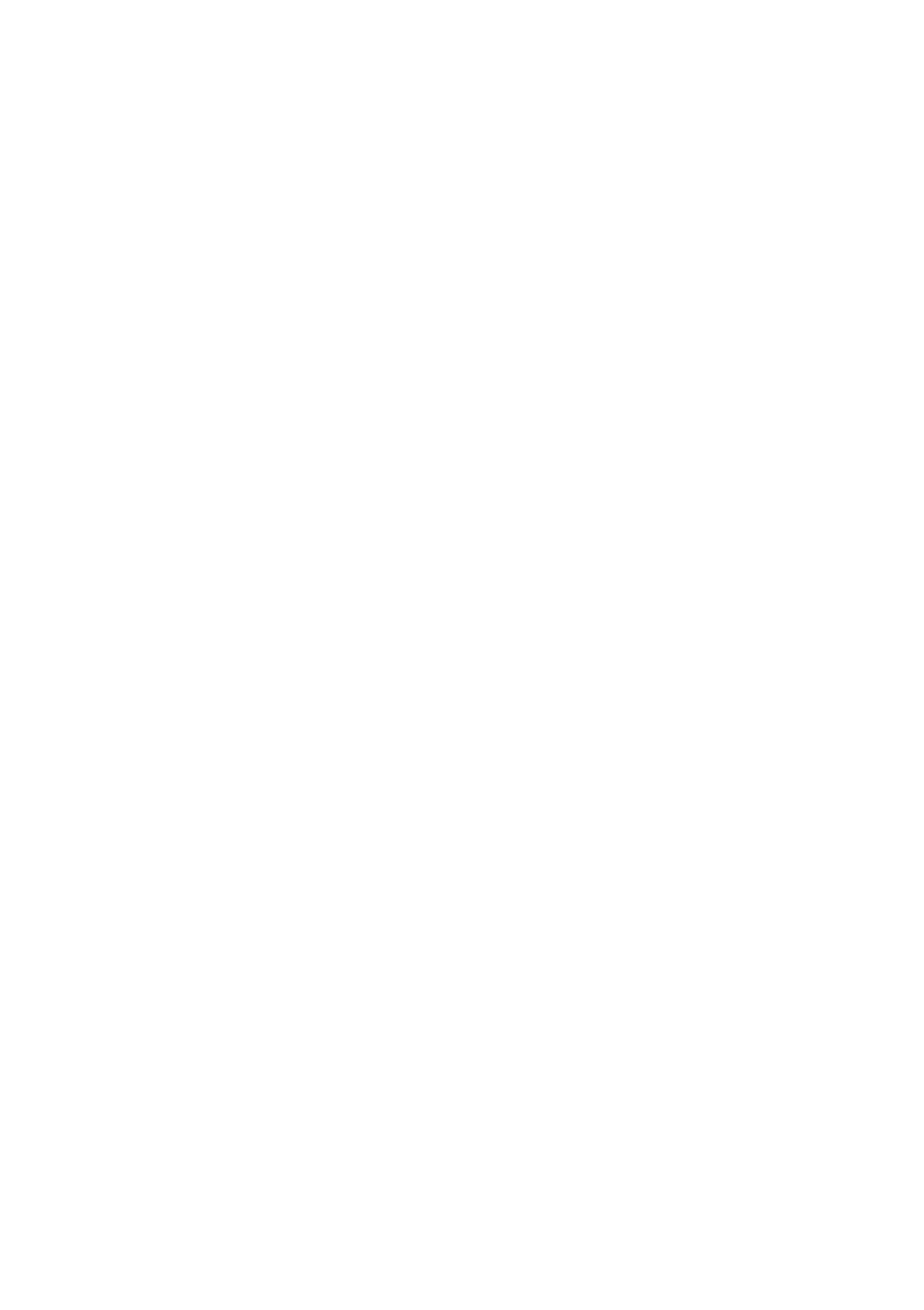# **CONDITIONS FOR THE SUCCESS OF DOCTORAL SUPERVISION**

# **Concrete avenues for doctoral students**

# **and those supervising them**

**Publication of the Centre for Faculty Development at the University of Fribourg (Switzerland) with the financial support of swissuniversities** Authors: Dr Marie Lambert, Dr Colette Niclasse & Prof. Dr Bernadette Charlier Translation : Alan McCluskey Graphic design: Sandra Gellura Illustrations: Sébastien Niclasse Fribourg, 01.12.2020 (second, revised and expanded edition)

# swissuniversities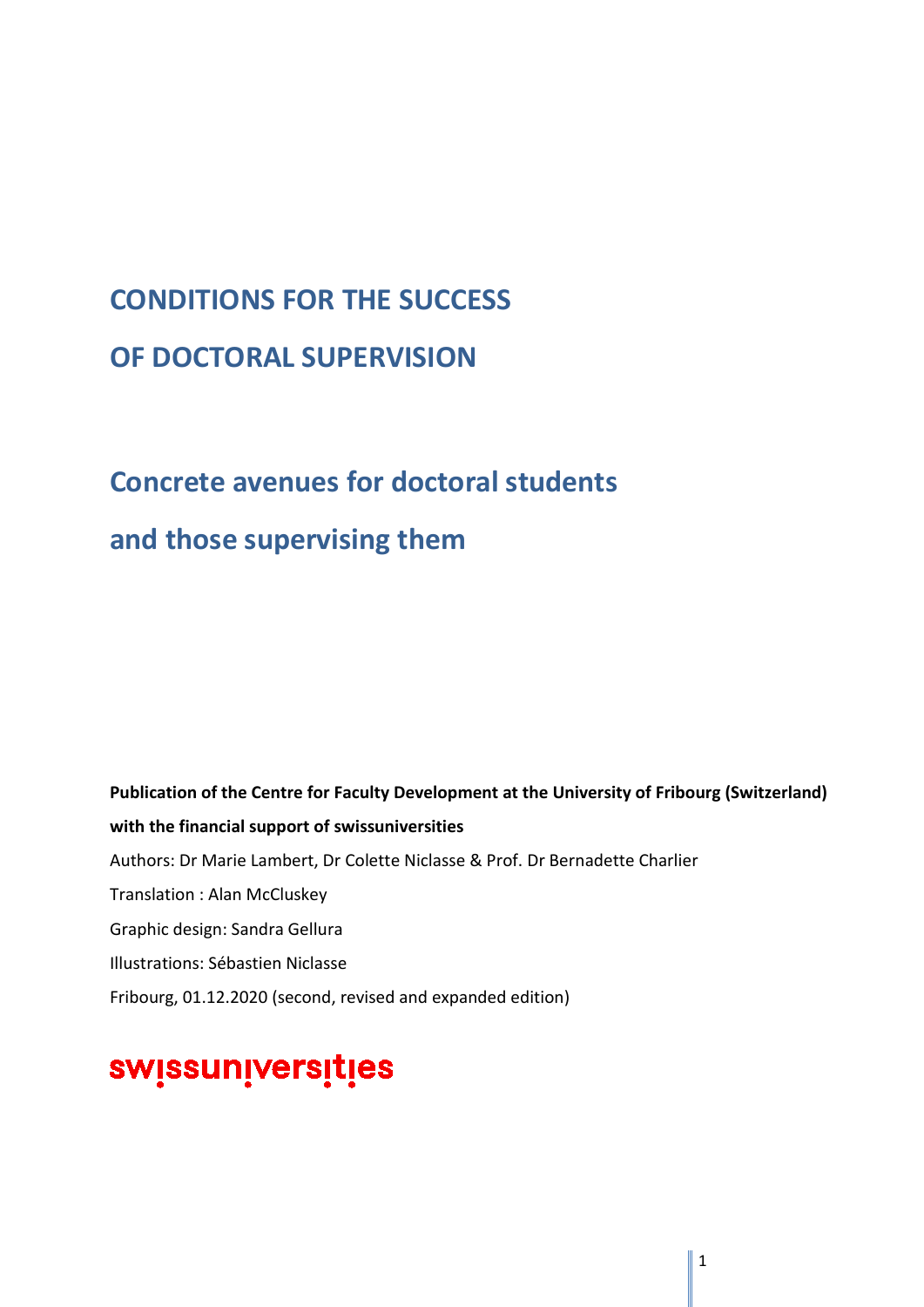# **TABLE OF CONTENTS**

| <b>PREFACE</b>                                                | 3              |
|---------------------------------------------------------------|----------------|
| <b>CONDITIONS AND MEASURES TO FACILITATE DOCTORAL JOURNEY</b> | 4              |
| INDIVIDUAL CHARACTERISTICS AND CONTEXTUAL FACTORS             | 5              |
| Individual characteristics                                    | 5              |
| Organizational context                                        | 6              |
| Socio-professional environment                                | 6              |
| Personal circle                                               | $\overline{7}$ |
| Variable configurations                                       | $\overline{7}$ |
| <b>ACTING AND INTERACTING IN SITU</b>                         | 8              |
| Progressing by managing instability                           | 8              |
| Having a sufficient base of resources                         | 9              |
| Shared responsibilities                                       | 11             |
| <b>RECOMMENDATIONS FOR DOCTORAL STUDENTS</b>                  | 12             |
| Taking stock of the situation                                 | 12             |
| Communicating and creating a personal network                 | 12             |
| Seizing opportunities                                         | 13             |
| Taking care of yourself                                       | 14             |
| RECOMMENDATIONS FOR THOSE SUPERVISING DOCTORAL STUDENTS       | 15             |
| Getting involved and setting up a transparent framework       | 15             |
| Encouraging the development of autonomy                       | 16             |
| Encouraging the development of competence                     | 17             |
| Supporting affiliation                                        | 18             |
| Developing as a supervisor                                    | 18             |
| REFERENCES AND ADDITIONAL RESOURCES                           | 19             |
| <b>MAIN REFERENCES</b>                                        | 19             |
| <b>ADDITIONAL RESOURCES FOR DOCTORAL STUDENTS</b>             | 19             |
| Suggested readings                                            | 19             |
| Vignettes                                                     | 20             |
| Guides for doctoral students                                  | 20             |
| Tools                                                         | 20             |
| ADDITIONAL RESOURCES FOR THOSE SUPERVISING DOCTORAL STUDENTS  | 21             |
| Suggested readings                                            | 21             |
| Vignettes                                                     | 22             |
| Documents                                                     | 22             |
| Tools                                                         | 23             |
| <b>NOTES</b>                                                  | 24             |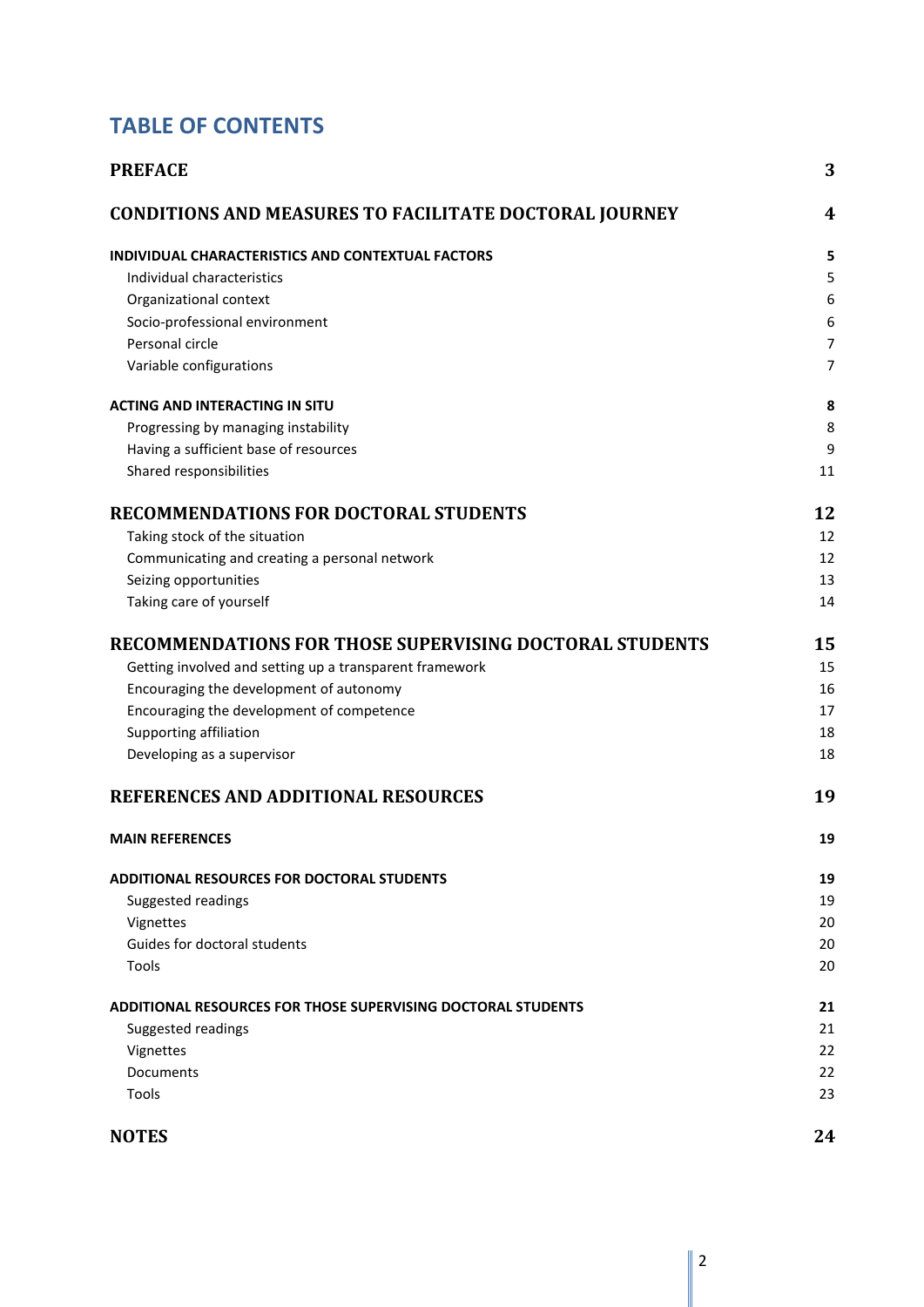## <span id="page-4-0"></span>**PREFACE**

Under what conditions can one successfully complete a thesis?

If you have taken the trouble to pick up this brochure and read these few lines, this is probably a question for you.

Under what conditions does one build useful and relevant knowledge, which, in addition to being one's own work, will be acknowledged and integrated by a scientific community whose backing is essential to be a researcher? Under what conditions and thanks to what accompanying and support measures can one build such knowledge while preserving physical and mental wellbeing?

If you are a supervisor, you might be saying to yourself "I know, because I did it!". If you are a doctoral student, you certainly think that you can draw on your experience of the Masters. Of course, you are right. Your experience matters a lot. But the fact remains that each new thesis is a unique human adventure, the conditions for the success of which are largely unknown.

The advice you will find in this brochure is not purely a fruit of common sense. It is founded on two research studies, two "theses on the thesis", carried out in Fribourg and acknowledged for their scientific quality. Its authors have summarized here the key elements from the literature and their own research and have come up with possible avenues forward that you can interpret according to your context and your discipline.

Enjoy the read, and may your adventure be happy and rewarding!

Prof. Dr Bernadette Charlier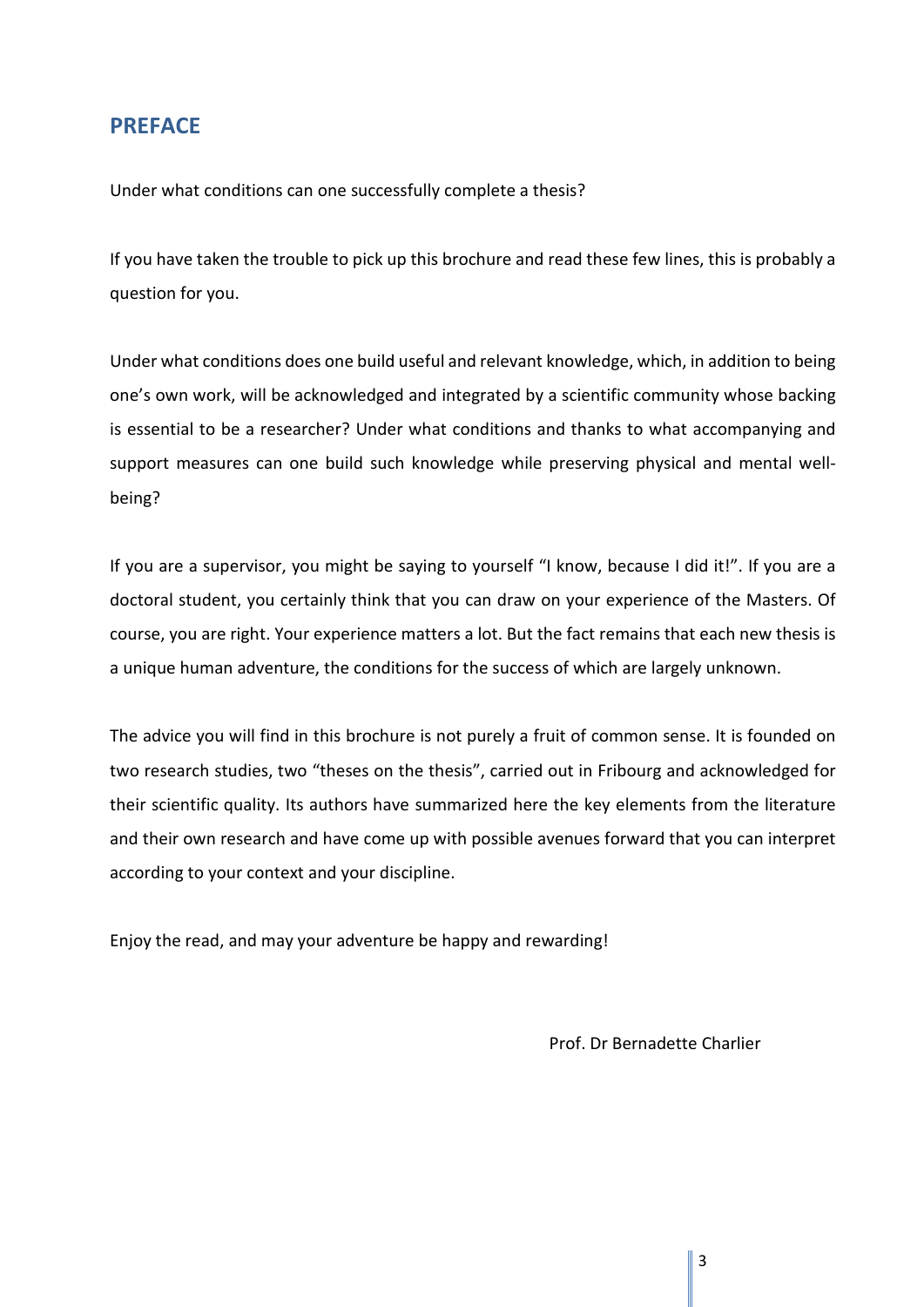## <span id="page-5-0"></span>**CONDITIONS AND MEASURES TO FACILITATE DOCTORAL JOURNEY**

The doctorate is a demanding journey, comparable to a long rollercoaster ride where contentment, stress, anxiety, pride, relief, hope, interest, frustration and doubt alternate. As a result of this instability, the initial motivation, nourished by the prospect of professional and personal enrichment, may wane, while the known risks of harm to mental health increase. This



deterioration is notably attributable to the fact that doctoral students are often insufficiently prepared for the multiple, complex tasks involved in carrying out their research, but also the teaching activities entrusted to them. At the same time, supervisors do not necessarily have the tools to supervise them optimally, or do not use them.

This brochure is intended for doctoral students and those who supervise them so they can design and implement, individually and jointly, the conditions and measures to facilitate the career of doctoral students while preserving their physical and psychological well-being.

Its contents are drawn from two doctoral theses in Educational Sciences (Lambert, 2013; Niclasse, 2019). The first is devoted to the professional development of teaching assistants in higher education, and more specifically to the complexity and richness of their research and teaching experience (Lambert, 2013). It aims to describe and understand the individual and organizational configurations that can be a source of professional development, as well as the different ways in which these transformations come about, by analysing the products of the process. The second thesis explores the emotional experiences of doctoral students on a daily basis in order to highlight the key moments in their individual development and transformation process in interaction with their environment (Niclasse, 2019). It aims to understand what is required for them to learn and develop in suitable conditions, while preserving a state of wellbeing capable of supporting this process. Adopting a holistic perspective, the two studies examine, each in its own way and with specific theoretical foundations, the goals pursued by doctoral students and the meaning they give to their training, the individual and situational conditions of their transformation and professional development, the strategies they implement in these processes and the learning achieved. The results which were complementary in several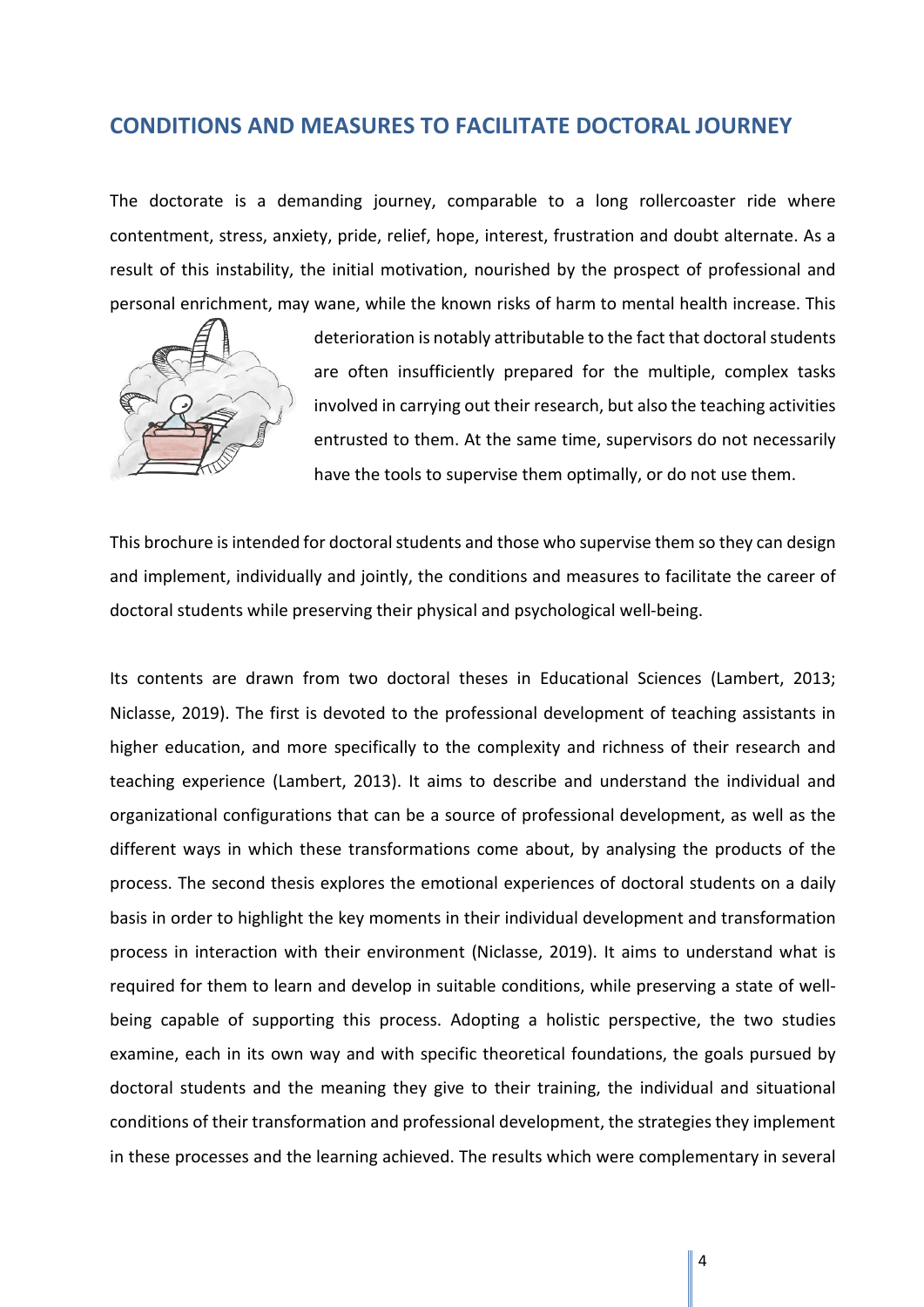aspects were obtained by means of mixed designs (combining questionnaires and interviews), from samples of teaching assistants and doctoral students benefiting from a scholarship and/or registered as external students at the University of Fribourg. These different categories will be referred to in the rest of this brochure in a unified manner as 'doctoral students'.

The following chapter provides a summary of the theoretical foundations on which the recommendations presented in the second part of this brochure are based.

#### <span id="page-6-0"></span>INDIVIDUAL CHARACTERISTICS AND CONTEXTUAL FACTORS

Different parameters come into play in the transformation and professional development processes of doctoral students.

#### <span id="page-6-1"></span>Individual characteristics

Individual characteristics are a central element of professional and personal development. In particular, they include:

- Intrinsic existential aspirations (fulfilment and self-actualization, authentic and harmonious relationships, social contribution), the goals pursued and the motivations for the doctorate (curiosity, intellectual stimulation, desire to learn and develop skills, aspiration to improve knowledge of a subject related to their interests, perceived usefulness of the diploma) and, where applicable, for assistantship (interest in teaching and supporting students, development of teaching skills).
- Other components of eudemonic well-being, namely the satisfaction of basic psychological needs (autonomy, competence, affiliation; see pages 9-10).
- **Professional objectives and career plans (research and teaching in universities and higher** education, managerial positions in the public or private sector).
- **Scientific and educational knowledge, prior experience and skills in teaching and research.**
- Personal skills such as critical reflexivity and self-direction (ability to manage professional development by setting goals and implementing appropriate strategies to achieve them).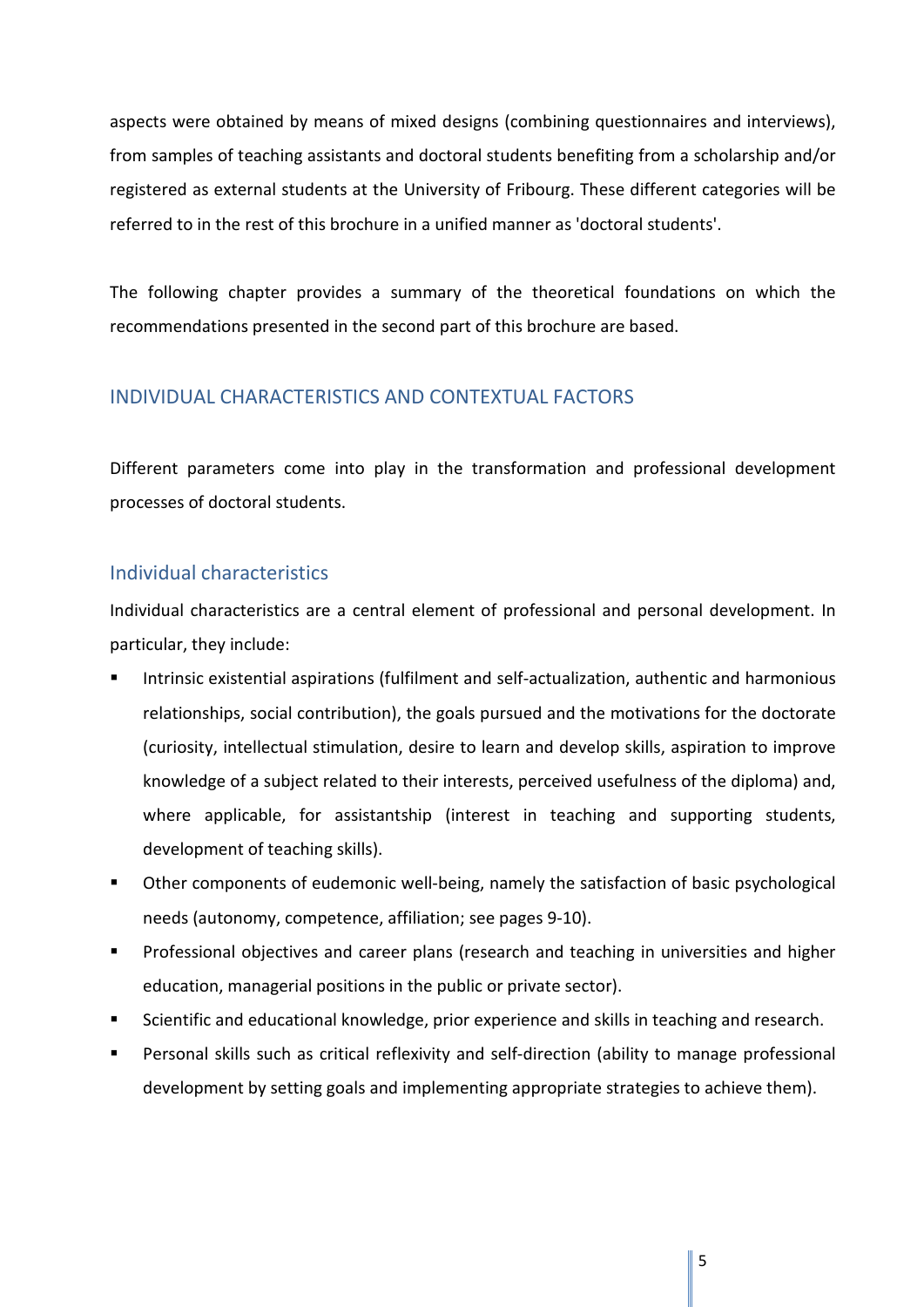## <span id="page-7-0"></span>Organizational context

The organizational context corresponds to the global environment and the general climate in which doctoral students evolve, and encompasses the resources the institution makes available, or not. These include the regulations, the terms of engagement and remuneration, the working conditions, the infrastructure and the institutional policies regarding the supervision of doctoral students. Two important elements are:

- The possibility for doctoral students to participate in support programmes for research and teaching activities (e.g. doctoral programmes, pedagogical training, mentoring programmes, workshops and seminars). These courses are highly valued by doctoral students, because they provide specific practical tools as well as opportunities to discuss with peers and experts outside of the supervisory relationship.
- Offers of psychological and social support within the institution (e.g. service for gender equality, social service, psychological counselling, chaplaincy). These provide contact with people who know the university world and are subject to professional secrecy. It is regrettable that suffering doctoral students tend to seek help outside the institution (Waight & Giordano, 2018, cited in Niclasse, 2019), perhaps out of fear of being stigmatized or because they are not aware what is on offer, particularly at the start of their doctorate.

## <span id="page-7-1"></span>Socio-professional environment

On a daily or occasional basis, doctoral students interact with different categories of people, all of whom play an important part in their various activities:

- Supervisors (main thesis supervisor and other people involved in supervision). As the main relays of learning and support for doctoral students, they play a central role. However, this role can be ambiguous, or perceived as such (e.g. the dual status of thesis supervisor and manager of the assistantship).
- Peers and colleagues (other assistants and doctoral students, more experienced teachers and researchers). These people act as valuable resources for research and teaching, including through opportunities for exchange and mutual support provided informally. A climate of trust, solidarity and collaboration within work teams promotes the professional and personal development of doctoral students. Conversely, an atmosphere marked by competition and rivalry hinders them.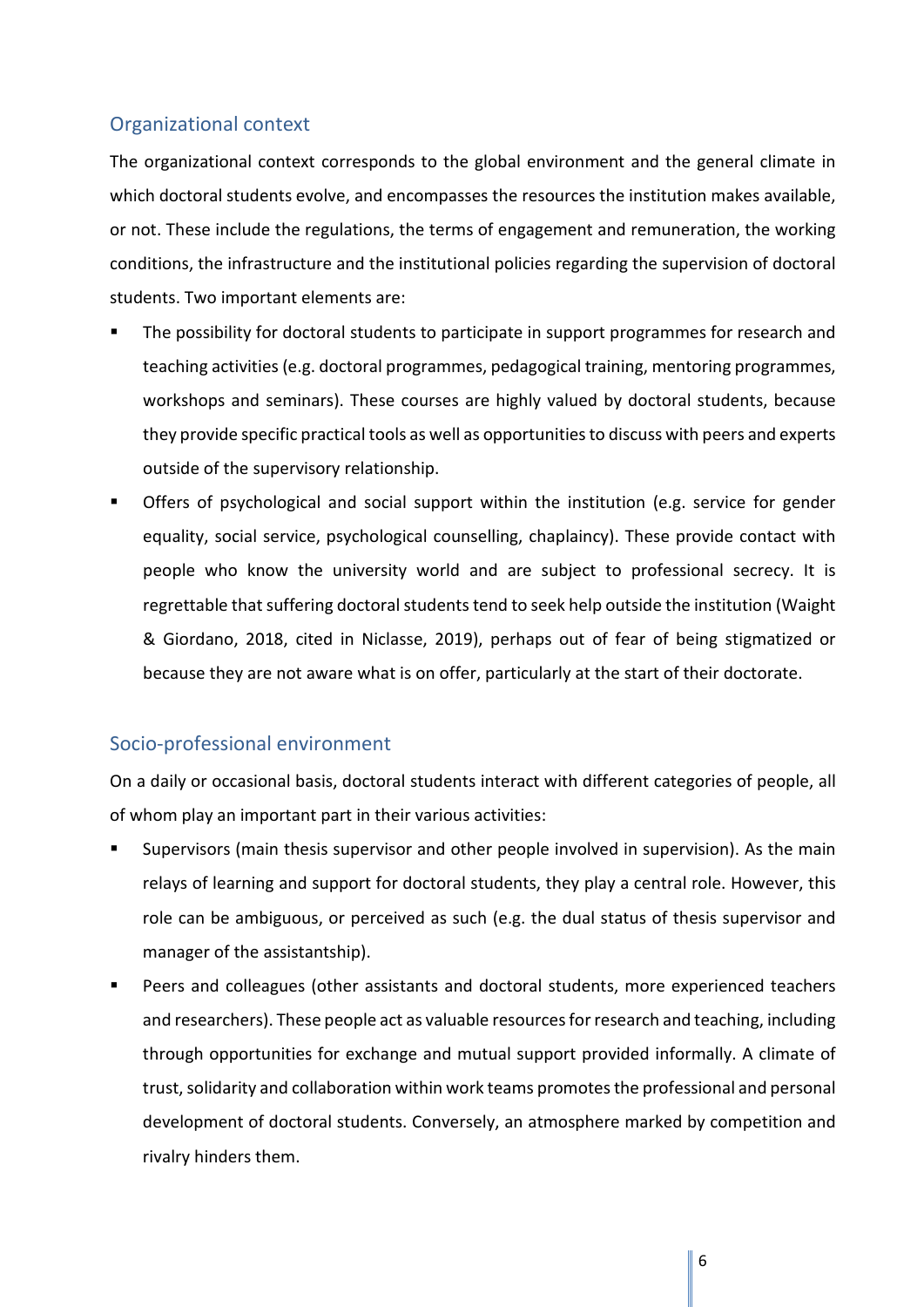Members of the wider scientific community, met at congresses, conferences, training sessions, or during scientific collaboration, etc. If based on trust and goodwill, which is often the case, such exchanges with senior researchers can provide sound benchmarks and learning opportunities. They reassure doctoral students of the value and relevance of their contributions and generate criticism and constructive suggestions for improvement. While allowing doctoral students to gradually feel part of the scientific community, they offer the opportunity to rely on or free themselves from professional models and ideals, beyond the figure embodied by their supervisor.

#### <span id="page-8-0"></span>Personal circle

Made up of family and friends, this personal circle can provide fundamental emotional and practical support for doctoral students. Nevertheless, it can also be a source of conflict by placing demands on personal resources of doctoral students through responsibility and duties.

In addition, some students may have the impression that members of their personal entourage do not really understand their experiences, as they do not or insufficiently know the academic world, its problems and issues. As a result, the family and relatives may not only be considered a beneficial resource during the doctorate.

#### <span id="page-8-1"></span>Variable configurations

Personal and contextual conditions are not fixed once and for all, nor dissociated from one another. Throughout the doctorate, a key period at the beginning of a career, they interact dynamically taking on variable configurations that can be more or less favourable to professional development. Hence the importance of optimizing these conditions and their interactions, so that each doctoral student (given his or her history, values, aspirations, representations, characteristics, personal context and skills) can take advantage of the opportunities the professional environment offers and find a place in the scientific community.

While training offers (e.g. doctoral programmes, pedagogical training) represent an important avenue for professional development, doctoral students learn just as much - if not more - from interacting with members of their professional entourage and/or the scientific community on a daily basis as well as by carrying out research and teaching activities. These workplace learning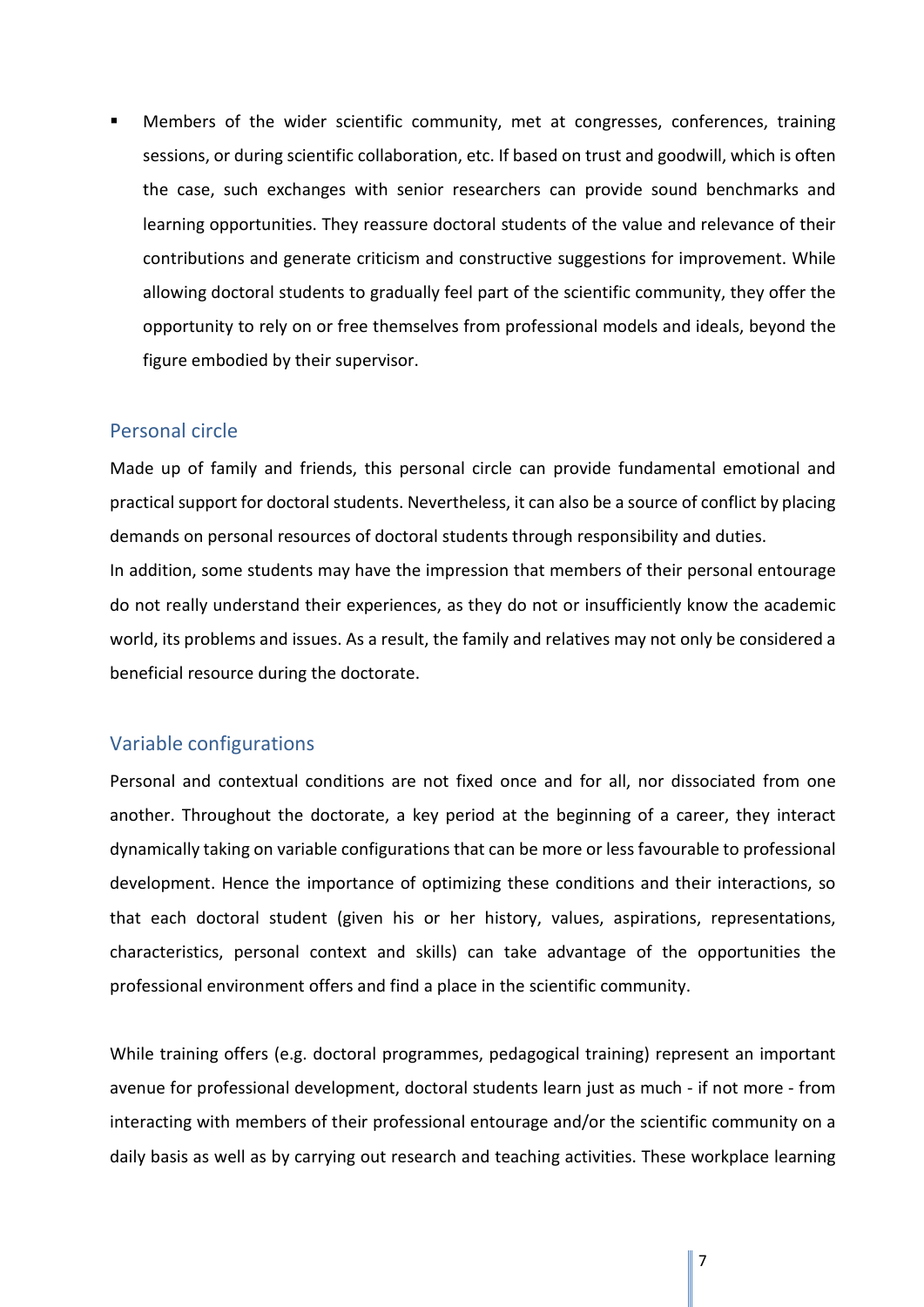opportunities should be recognized and valued alongside participation in more formalized setups.

#### <span id="page-9-0"></span>ACTING AND INTERACTING IN SITU

The doctorate is a transformation and development process that involves establishing a variety of specific, transversal knowledge and skills as well as a professional posture and identity. On the one hand, this is achieved through meaningful research and teaching activities, and on the other by contributing to those social interactions in which these activities take place. However, participating and interacting do not necessarily lead to growth. Certain levers can facilitate learning in situ.

#### <span id="page-9-1"></span>Progressing by managing instability

Doctoral students are confronted on a daily basis with situations in which they lack knowledge or which require ways of thinking or doing that challenge how they currently see and act in the world, or how they think of themselves as (future) professionals. These moments of destabilization offer learning opportunities which can, under certain conditions, lead them to transform and develop themselves, to restructure their ways of seeing, thinking and acting, and to experience pivotal moments, thresholds that lead to a deeper, more complex level of understanding.

Learning opportunities take on a particular meaning depending on the stage in the doctorate. It can be broken down schematically into three phases with permeable boundaries. At the beginning of the doctorate, learning focuses particularly on the construction and mobilization of knowledge, the appropriation of codes and standards, allowing doctoral students to build their research and position as a novice researcher within the scientific community. The middle of the process is marked by a detachment from his or her experiences and achievements and the development of a "meta" position, which will lead them to see other ways of organizing ideas (divergent thinking), in particular thanks to the confrontation with unpublished data collected and analysed during this period. The final phase, leading to the completion of the doctorate, is marked by critical reflexivity vis-à-vis the reference frameworks being used, resulting in original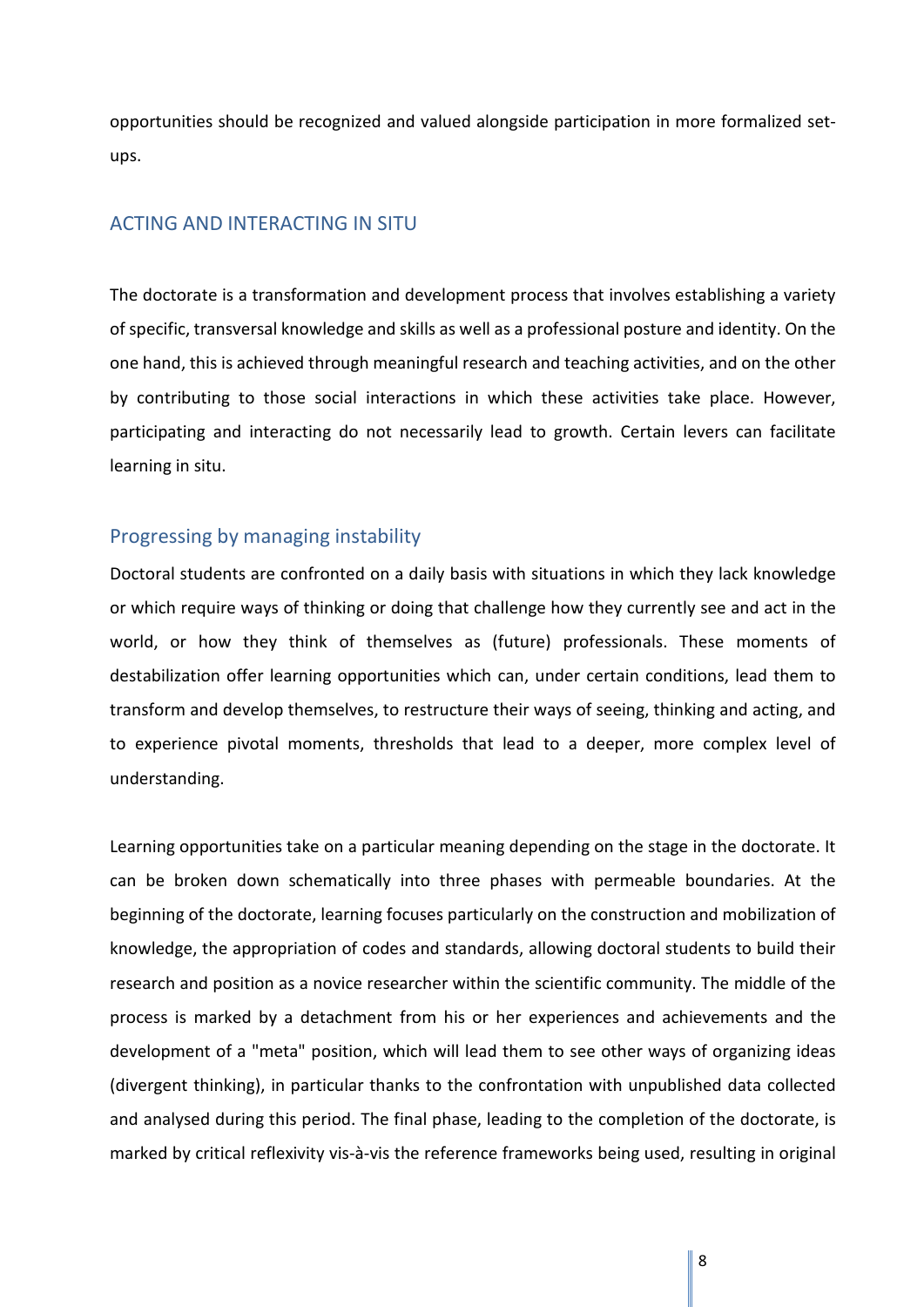proposals that can contribute to science. For doctoral students this period implies developing presentations and written work and taking responsibility for them. Doing so allows doctoral students to learn to assert their ideas and their posture as researcher with a view to these being acknowledged by members of the scientific community. This learning is finally put to the test during the defence of the thesis, an academic ritual both feared and awaited by doctoral students. Information and advice from supervisors is therefore invaluable in enabling them to prepare appropriately, both with regard to formal and administrative requirements, but also the unspoken habits and rules that permeate this particular exercise.

This transformation and development process is costly in cognitive, motivational and affective resources. It requires an effort. On the one hand, countering the human tendency to maintain a certain stability in systems of representations and beliefs. On the other, accepting and managing the momentary destabilization, which can be uncomfortable and leave insecure. Indeed, (re)building one's knowledge by mobilizing what has been learnt and reorganizing it to integrate new elements requires an active commitment to constructively manage the imbalance. This potentially causes ambivalent emotions (satisfaction at developing understanding, anxiety linked to a momentary loss of bearings, etc.).

#### <span id="page-10-0"></span>Having a sufficient base of resources

Creating and maintaining a sufficient base of resources is essential to be able to engage in activities which, like the doctorate, require special effort. This foundation is, for the most part, constituted by satisfying three fundamental basic psychological needs that are interdependent and present in each individual (Ryan & Deci, 2017, cited in Niclasse, 2019):

 Autonomy: having the opportunity to express oneself, to make choices, to initiate one's actions and to regulate them in line with one's values, aspirations, goals and interests - without becoming isolated.



 Competence: having the opportunity to rise to challenges adapted to one's abilities and to seize opportunities to develop one's skills; being able to see that one masters what one undertakes and to feel progress.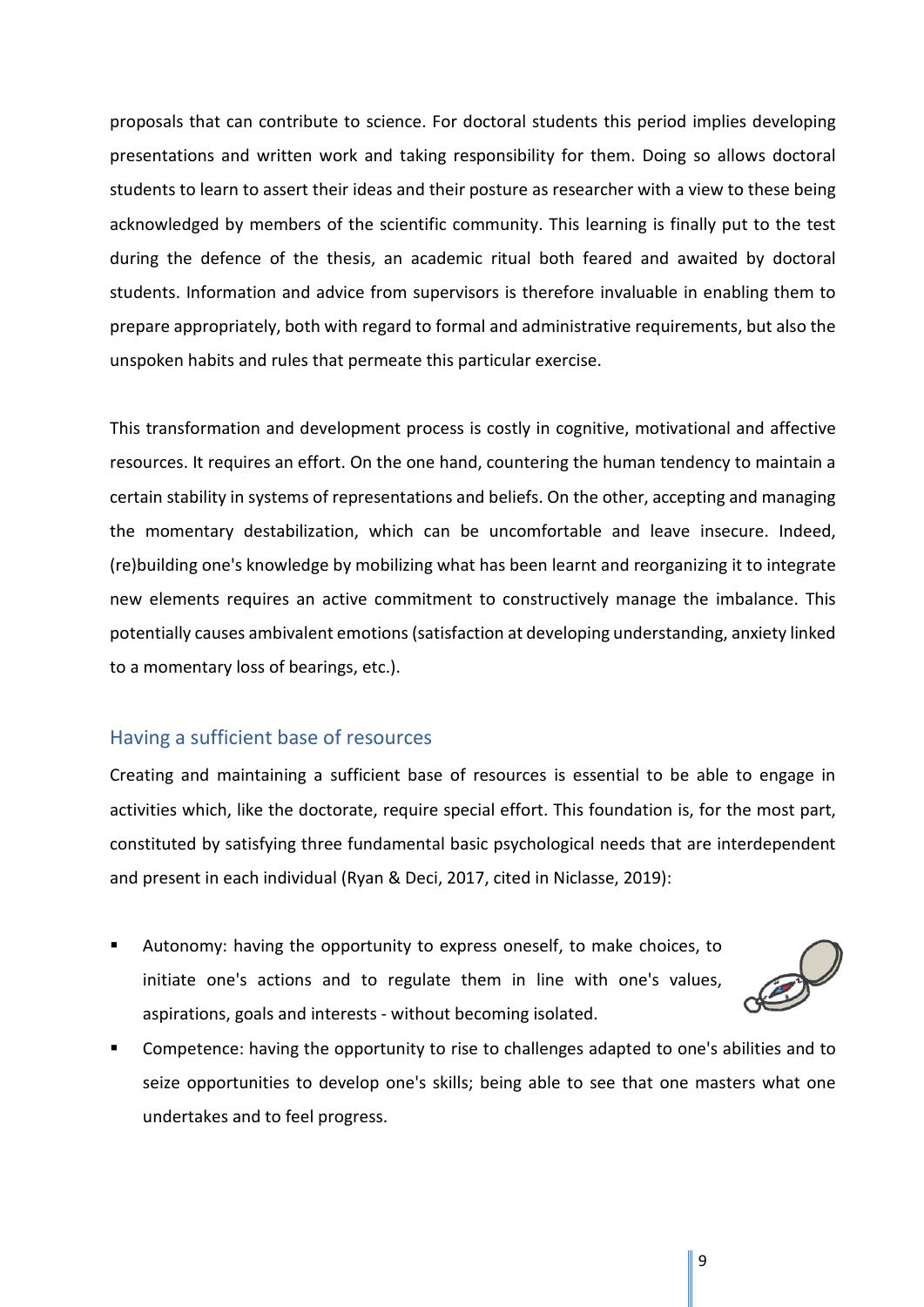Affiliation: experiencing others as receptive and sensitive, as able to reciprocate; being able to form authentic, warm relationships, suffused with benevolence and trust, consideration for who one is and mutual support.

The concomitant satisfaction of these three basic needs promotes well-being which, in turn, confers the vitality and energy that allows a creative and non-defensive approach to daily life. When supported by supervisors, teams, colleagues and other members of the scientific community, the learning and professional development process is significantly facilitated for doctoral students. Thus, they can:

- (Re)engage in and (re)appropriate their actions by acting intentionally (autonomy) and position themselves within their scientific community in a context where codes, standards and practices are still too often implicit.
- Understand and appropriate what has been done before them and master tools, acts and ways of thinking employed and valued by their community by accessing higher, more complex and critical levels of understanding (competence) that allow them to subsequently evolve.
- Progress in a sphere of trust that provides psychological security and support (affiliation) which makes it possible for them to be momentarily destabilized, without fear of getting lost or of being subject to reprisals. As a result, they benefit from the reinforcing effect of these relationships and are open to feedback and guidance while exercising the intellectual and emotional freedom that allows them to collaborate, take risks, create and innovate.
- Achieve the institutional objective of contributing to science and society set for the obtention of a doctorate.

Actors in the socio-professional environment play a central role in transmission by providing benchmarks and supporting the acquisition of tools for critical reflexivity. In addition to supporting learning and professional development, these human resources help reduce the risk of drop-out or even the deterioration of doctoral students' health. More and more research indeed reveals the worrying psychological state in which a majority of them find themselves (exhaustion, burnout, depression), revealing isolation, intense and chronic stress and a feeling of helplessness well beyond what would be expected from the management of the normal hazards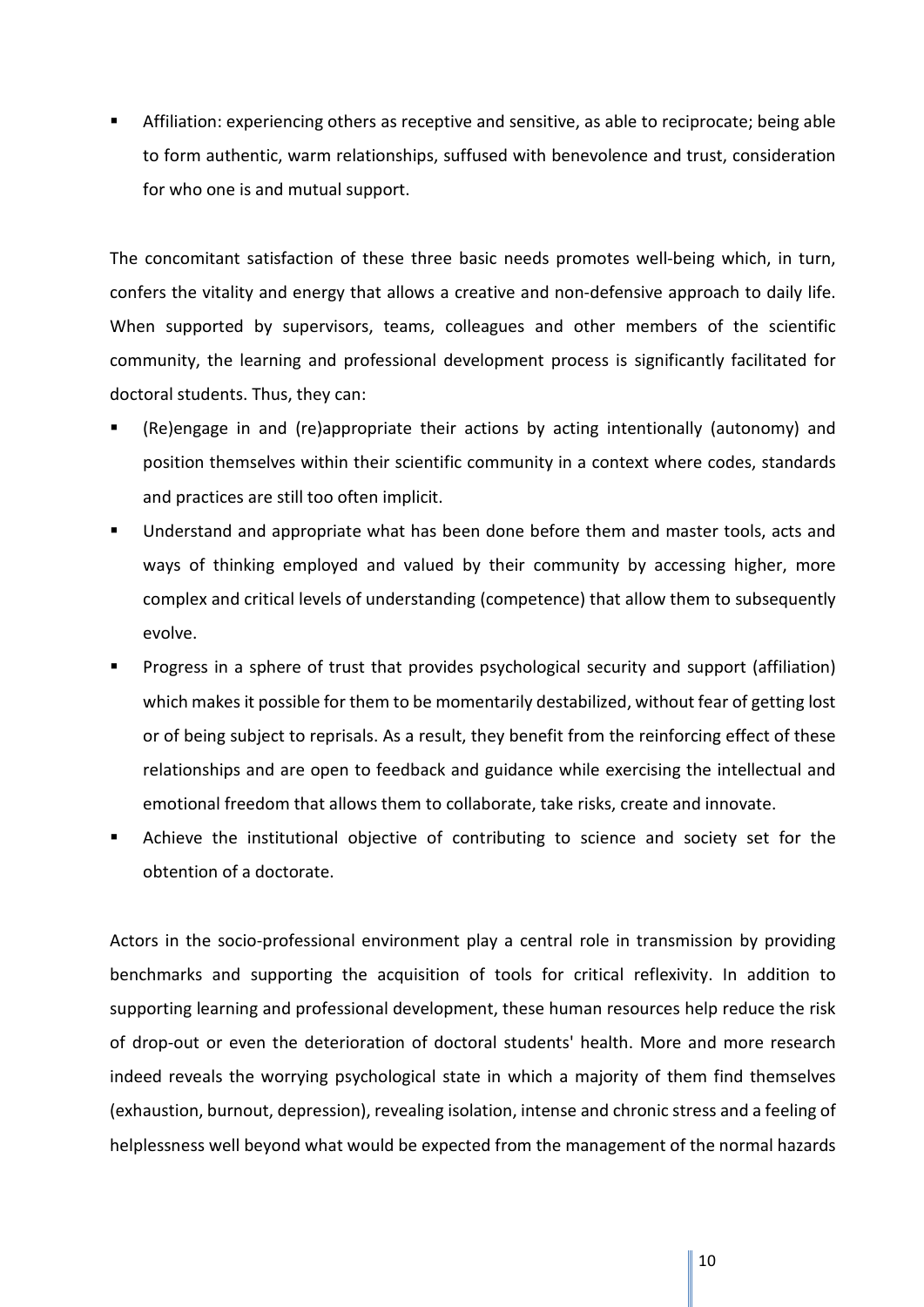of any research process (see additional resources, in particular Levecque et al., 2017; Schmidt & Hansson, 2018).

## <span id="page-12-0"></span>Shared responsibilities

Doctoral students are primarily responsible for their studies, their commitment, the way they invest and make use of the supervision and the support framework provided. On the other hand, they have no grip over the number and quality of learning opportunities offered. These are the educational responsibility of the people and institutions supervising the future generation of researchers. This is why specific recommendations are proposed below, both for doctoral students and supervisors.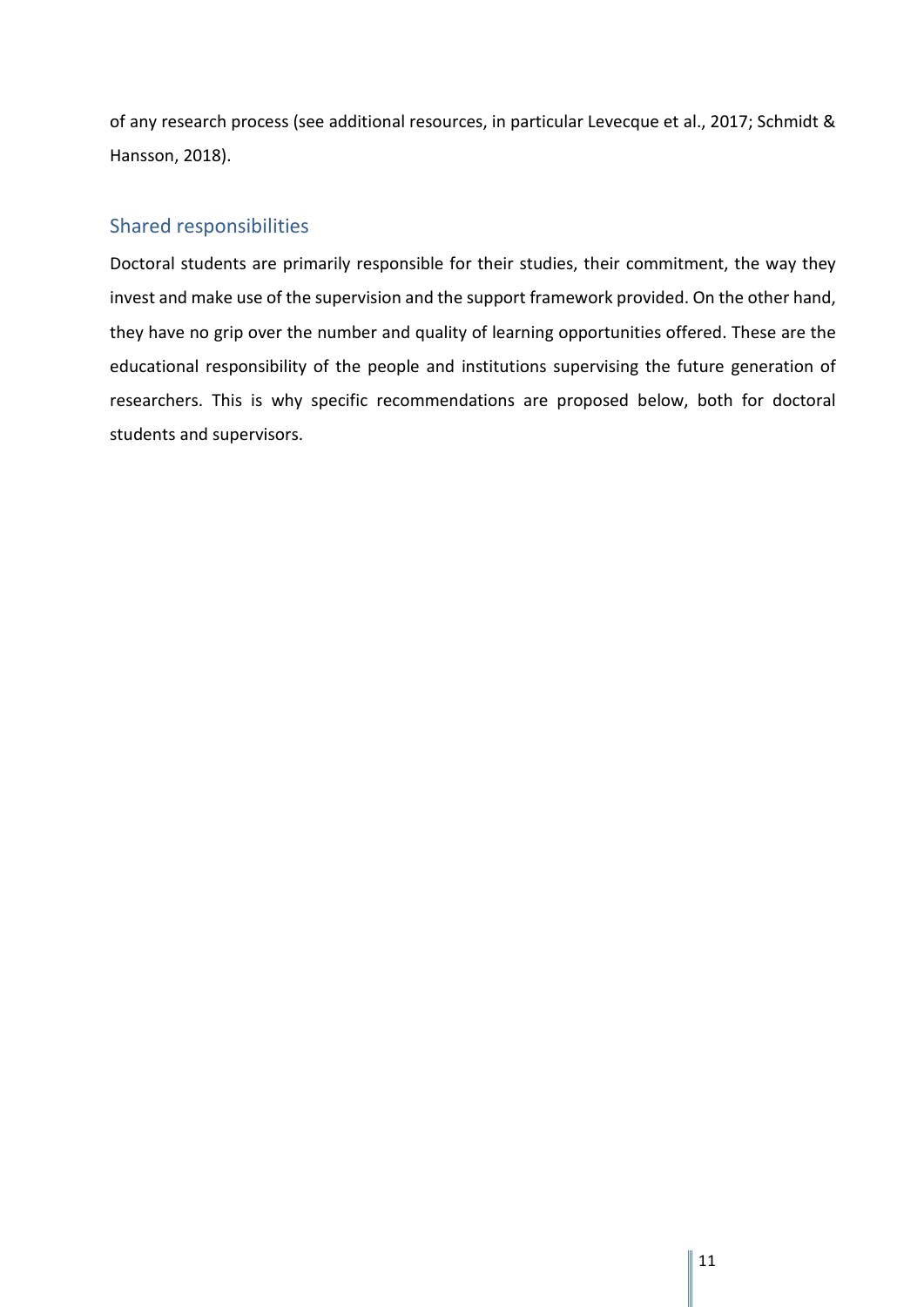# <span id="page-13-0"></span>RECOMMENDATIONS FOR DOCTORAL STUDENTS

As a doctoral student, it is up to you to regularly reflect on your situation and, if necessary, actively seek appropriate solutions. Some actions make it possible to anticipate potential problems, others to find ways of remedying difficulties already identified.



## <span id="page-13-1"></span>Taking stock of the situation

- Consider your personal values, interests, goals and motivations, in connection with your doctoral project and your life in general, and be aware of what is important to you, of what leads to progress, but also of your contradictions (which may pose an increased risk to mental health). The aim is not to attain a precise, fixed vision of these considerations, but rather to pay attention to the drivers behind your actions in order to be able to act intentionally (rather than react) should it prove necessary.
- Examine your personal situation and the conditions in which the doctorate is to take place. Discuss the implications of choosing to do a doctorate with those close to you (partner, children, family) whose daily lives will be impacted by this long-term project.
- From the outset, clarify the formal aspects of the research, teaching and administrative activities with your supervisors and superiors (e.g. contract, detailed specifications, clear instructions about tasks to be performed, organisation of time and workspaces, rhythms and modalities of exchanges, sharing of responsibilities, rights and obligations of the different parties).
- Take stock of the choices at key stages of the doctorate (e.g. decision to embark on a doctorate, selection of subject and methods).

## <span id="page-13-2"></span>Communicating and creating a personal network

- Communicate regularly with your supervisors and do not hesitate to ask questions, clarify uncertainties and evoke difficulties encountered.
- Adopt a proactive approach to your supervisors, for example, by soliciting feedback or specific advice, or by requesting and appropriately preparing meetings to take stock of progress together. Since supervisors are often very busy, they tend to interpret the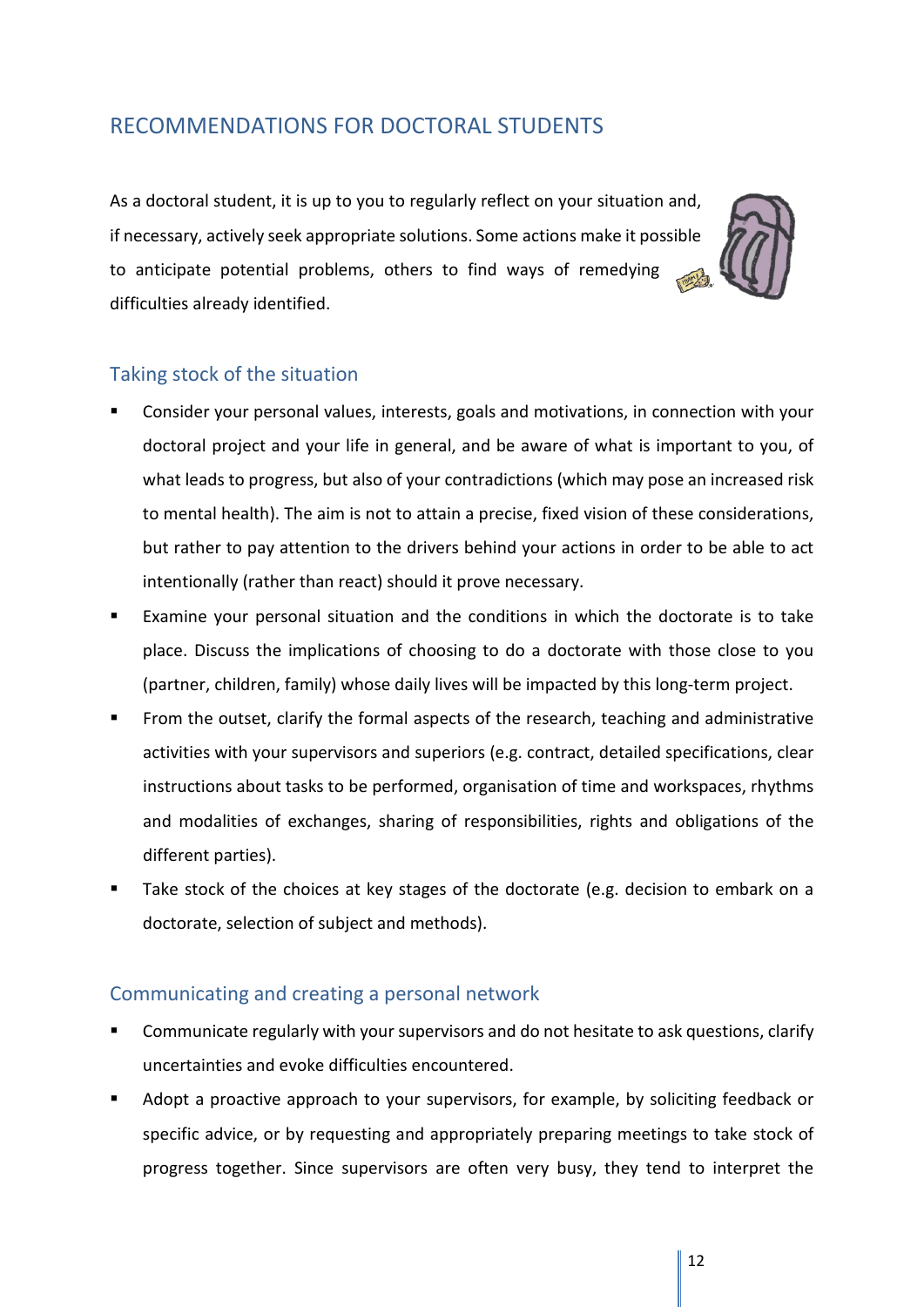absence of requests from doctoral students as a lack of need for support. It is therefore up to you to take the initiative should you have a question or difficulty, or simply to remain in contact by providing information on the progress of your thesis or teaching activities.

- Seek advice or help from peers and colleagues. They are valuable partners when it comes to discussing, asking questions or seeking advice. They offer resources that are complementary to those of your supervisors and the closer hierarchical proximity is conducive to discussion and collaboration.
- Create a network of trusted interlocutors, in addition to peers and colleagues. These people are ideally close enough to be familiar with the situations experienced, but without having too direct a relationship, especially not a professional one. They can be (post) doctoral students from the same discipline or a similar discipline, but doing their thesis under the supervision of another person, (post) doctoral students from the same institution, but another discipline, or even (post) doctoral students met in a doctoral programme or during a training workshop. These people play an important role by listening and advising, because they can understand the situations you experience and their implications, but without the risk of competition and without issues likely to



complicate daily professional relationships. Actors at other hierarchical levels, such as professors or senior researchers, can also be valuable partners in critical reflection and in the development of

thought and ideas.

#### <span id="page-14-0"></span>Seizing opportunities

Participate in activities supporting research and teaching (e.g. doctoral programmes, pedagogical training, mentoring programmes, workshops and seminars, individual or group coaching). In principle, you should be able to participate freely in offers you consider useful for your further training and professional development. However, you should choose according to your specific needs, expectations, availability and priorities. To make these choices, it may be useful to seek advice from others, for example your supervisors, your superiors or those managing support offers.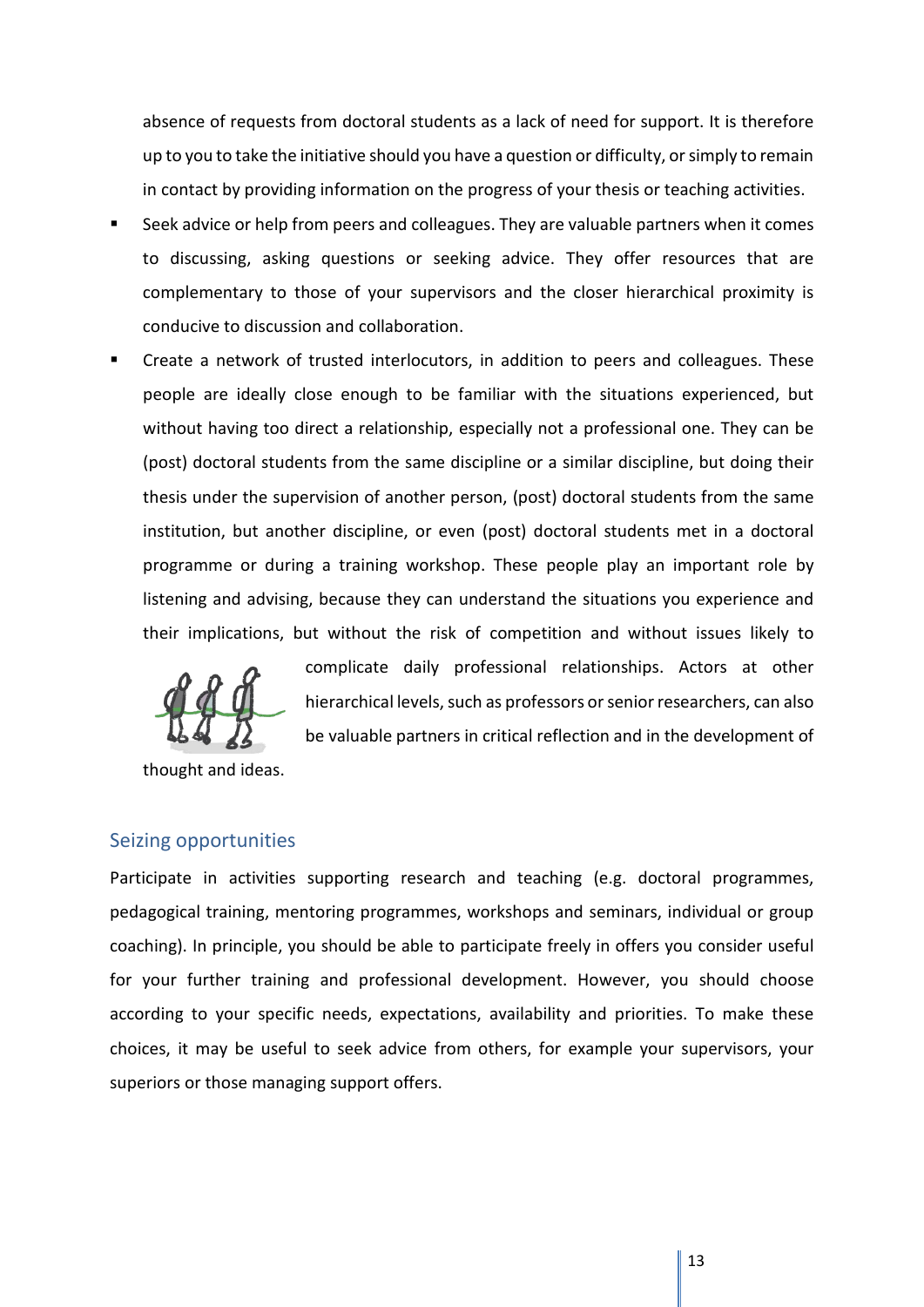#### <span id="page-15-0"></span>Taking care of yourself

Pay attention to your well-being. The doctorate is not only demanding, but also rich in emotions, both pleasant and unpleasant. Managing these emotions is essential to maintaining a solid base of resources and energy. Doing so makes it possible to handle the fluctuations inherent in any research process (uncertainties, hazards, etc.), but also to support learning

and creativity, both of which are demanding in cognitive and emotional terms. Ensuring you well-being means, in particular, setting aside time for rest and leisure, favouring a healthy and balanced diet, and preserving your hours of sleep. It is also about recognizing and expressing your emotions and sharing interacting with people you trust. Meditation (see additional resources) can be beneficial. Without seeking to be therapeutic, it can help prevent the onset of psychological disorders by supporting regulation and emotional recovery, especially under high stress.

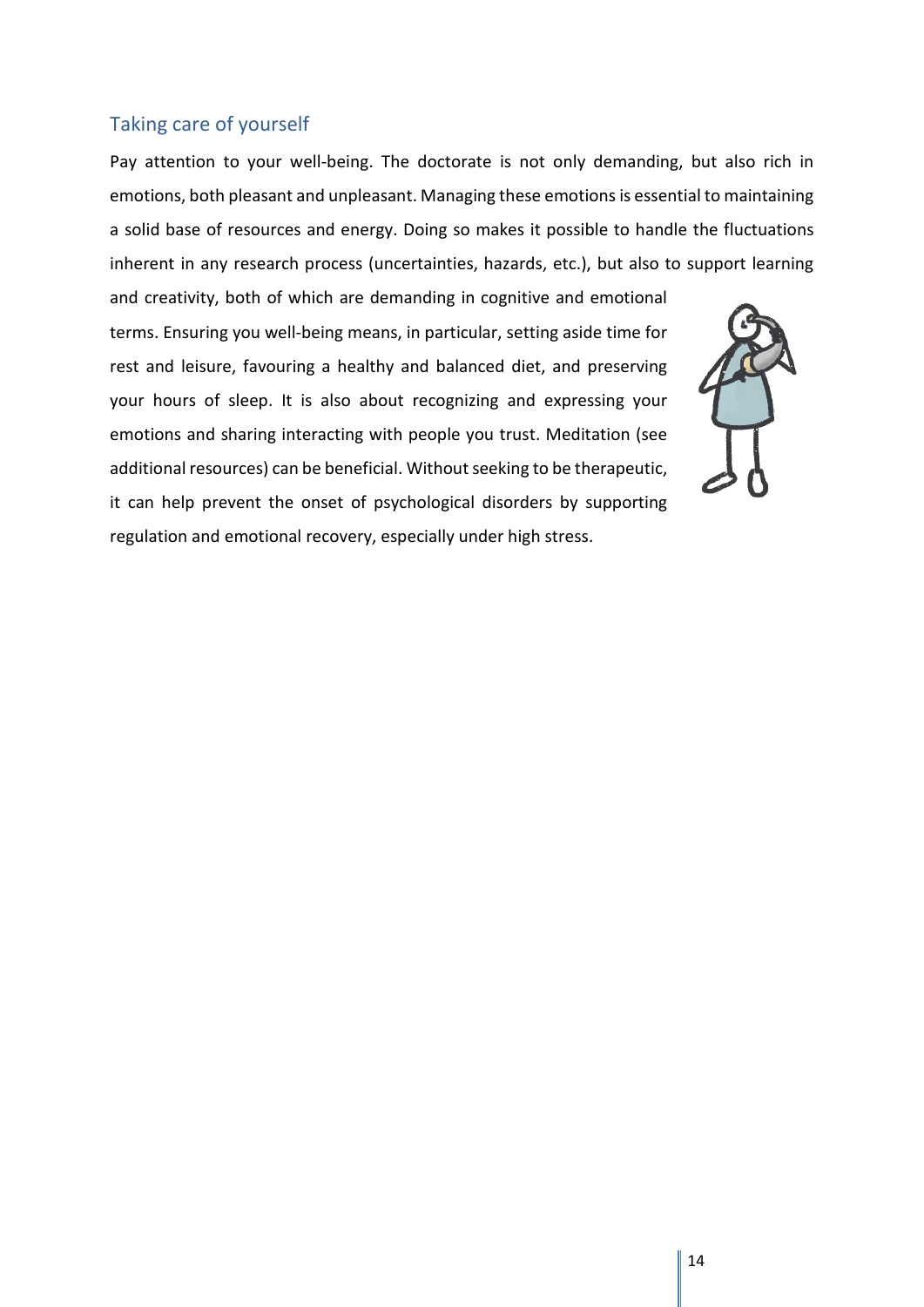## <span id="page-16-0"></span>RECOMMENDATIONS FOR THOSE SUPERVISING DOCTORAL STUDENTS

On a daily basis, as supervisors and experienced members of the scientific community, you play a key role in the professional development of doctoral students. You provide them with

a work environment and support offering opportunities to learn and develop. Of course, there are many ways to do this and each supervisor needs to find the way that works for him or her. Nevertheless, certain avenues can be proposed to ensure quality supervision.

#### <span id="page-16-1"></span>Getting involved and setting up a transparent framework

Whether you are a novice or experienced in doctoral supervision, it is wise to reflect on how you represent your role and the practices implemented. This involves clarifying, first for yourself, your expectations with regard to your doctoral students, as well as the methods of support and the limits that you consider necessary to place on supervision. In particular, this involves asking the following questions: What do I expect from my doctoral students? What should they do (or not do) when doing their thesis under my supervision? What is their role as a doctoral student? What is my role as a supervisor? What actions do I agree to undertake? Who is primarily responsible for research? How are we going to organize the supervision (meetings, readings and feedbacks, etc.)?

At the start of any new supervisory relationship, the first exchanges with the (future) doctoral student are fundamental. They should make it possible to establish a trusting relationship necessary for support. It is therefore essential to be available (allow enough time) and be open to discussion, so that the (future) doctoral student feels free to ask questions and, should he or she feel the need, to raise delicate subjects. These exchanges should cover the following aspects, amongst others:

- Get to know the person, including understanding their values, goals and aspirations; discuss their reasons for choosing to embark on a doctorate to ensure it corresponds to the person's goals.
- Be transparent in discussing the opportunities and constraints of an academic career, as well as the various professional options open to holders of a doctorate.

 $yz$  3h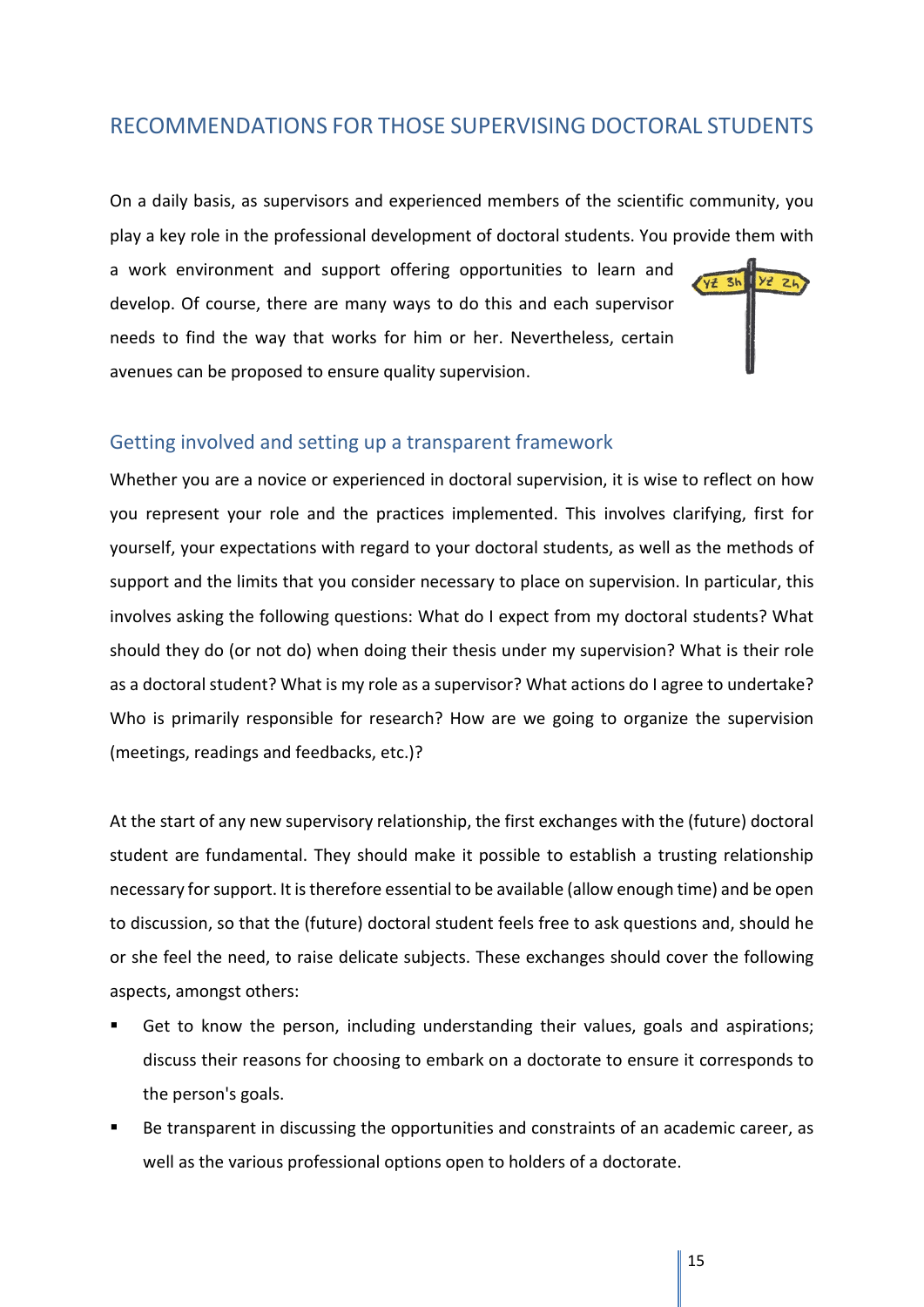- Without being intrusive, learn about the doctoral student's personal situation, not out of curiosity, but for its possible impact on the doctorate. Ensure the person has analysed the conditions in which he or she finds him or herself with a view to carrying out a lengthy research project.
- Take into account the person's contractual and personal situation (e.g. respect the thesis time, organize working days).
- Explain transparently the support framework proposed (depending on the aspects mentioned above), specifying what is negotiable and what is not, what will be provided, and what, on the other hand, is the doctoral student's responsibility. Make it clear that the doctoral student is responsible for how he or she takes on and uses this framework.
- Rely on a charter. Establish a doctoral agreement (see additional resources).
- Consider the relevance of co-supervision or co-direction of a thesis, as well as the possibility of setting up a support committee, making it possible to engage third parties in the supervision relationship.

Autonomy, competence and affiliation are the pillars of the doctorate, a base of resources.

Supervision should therefore give paramount importance to the satisfaction of these three basic psychological needs.



## <span id="page-17-0"></span>Encouraging the development of autonomy

To allow doctoral students to regulate, orient and embody their actions with intention, as a supervisor you should:

- Within the framework of support provided, grant room for manoeuvre in the form of opportunities for choice and initiative.
- Suggest appropriate challenges.
- Explain the meaning of new activities, providing arguments allowing doctoral students to understand how these activities have value and are relevant to the research and to the doctoral student as a professional. In this way, the doctoral student can experience the added value and give meaning to his or her actions. This will facilitate the integration of the values, standards and practices of the scientific community.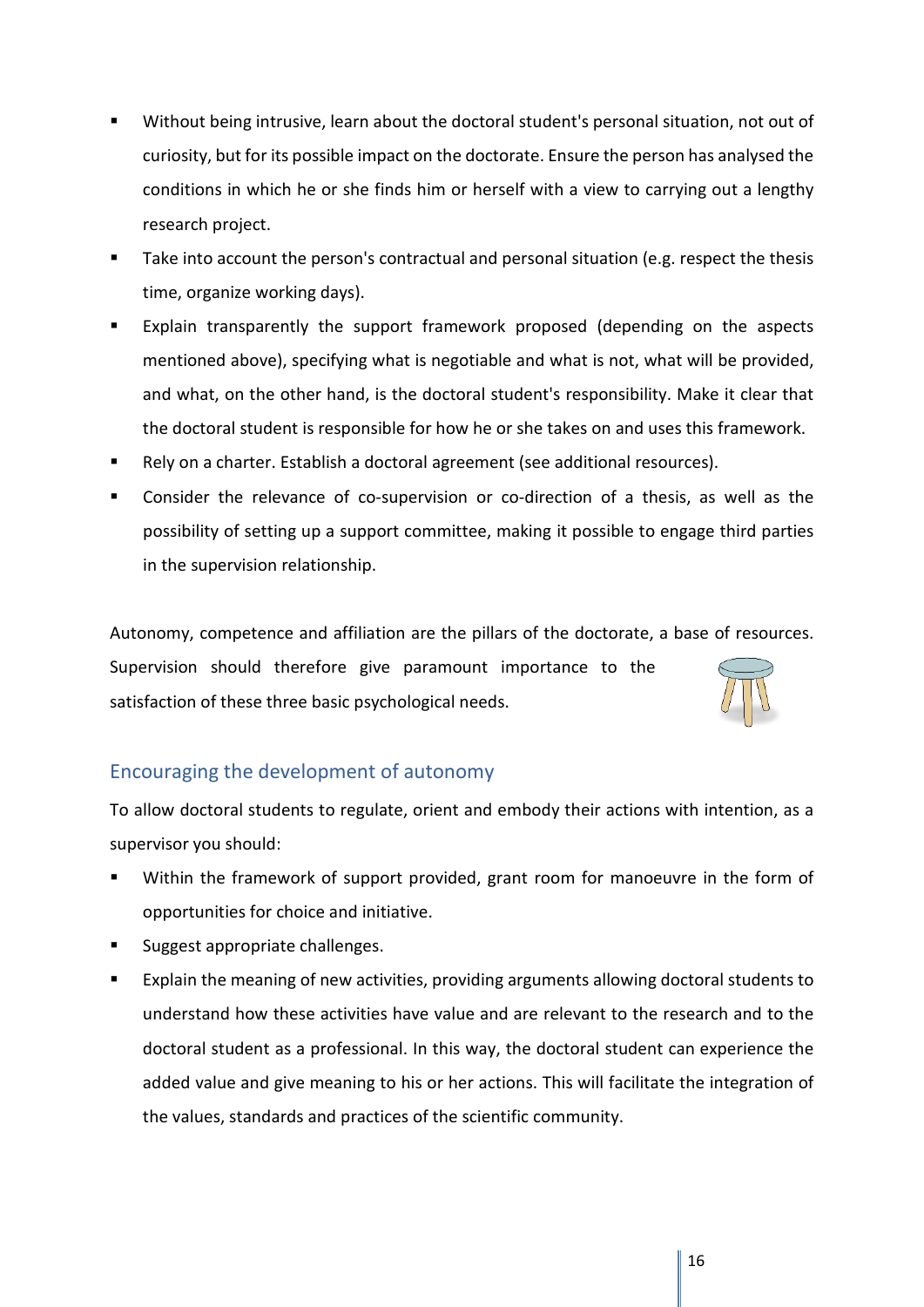- Adapt the support offered to the individual characteristics of the doctoral student and to his/her personal situation, to the difficulties encountered and to the current stage in the doctorate (see the three stages: beginning, middle or end; see pages 8-9).
- **EXT** Carefully consider the use of coercive measures and rewards because of their potentially detrimental effect on well-being and motivation.

## <span id="page-18-0"></span>Encouraging the development of competence

To encourage the development of competence requires offering quality guidance and providing benchmarks to doctoral students:

- Provide intellectual support for the completion of the research, supporting critical thinking and providing theoretical and methodological insights.
- Provide regular informative feedback on output (thesis chapters, abstracts to be submitted, presentations in congresses, etc.) taking into consideration the doctoral student's perspective, recognizing and clarifying valuing indications of proficiency and the development of skills, noting progress, pointing out and discussing shortcomings and mistakes.
- Explain the values, standards and practices (still largely) implicit in the scientific community, as well as the quality requirements for processes and outputs. Play the role of a socialization agent, enabling the doctoral student to understand the "rules of the game" of the scientific world and to adopt them gradually. One good practice, among others, is to support the doctoral student's first steps in the scientific community by jointly participating in conferences, projects or publications.
- Encourage and support independent critical reflection on contents, activities and related experience (identification of obstacles, concerns, etc.).
- Support the development of a personal network of resource people and encourage meetings with experts in the field.
- **FILM** Foster a culture of collaboration and mutual aid in the research team, allowing doctoral students to benefit from the support of peers and colleagues.
- **Encourage the doctoral student to participate in activities supporting research and** teaching (e.g. doctoral programmes, pedagogical training, mentoring programmes, workshops and seminars). It is important to relay related information, as doctoral students are often poorly informed about available opportunities, especially if they do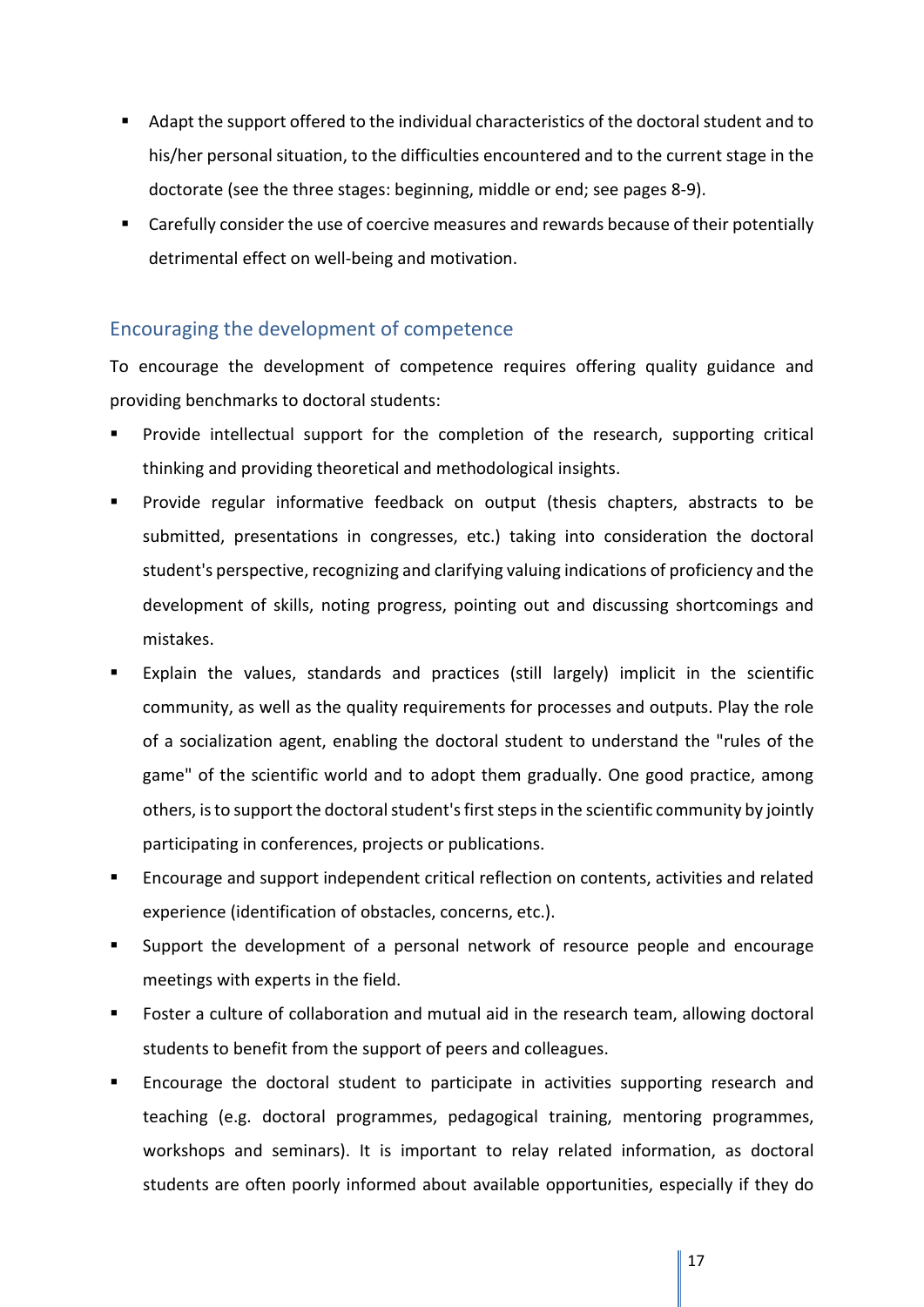not work as an assistant in the university. Encouragement from the supervisor and recognition of efforts made, enhance motivation and commitment in ongoing training.

## <span id="page-19-0"></span>Supporting affiliation

Doctoral students' perception of the quality of support is also linked to more personal and



emotional factors, such as interactions on a personal, warm, benevolent and respectful basis, mutual sharing of experience, but also the recognition of their difficulties and emotional experiences.

#### This requires:

- Plan and devote sufficient time to discussions and be fully accessible during them.
- Establish a climate of trust and security (authenticity, consideration, empathy, openness) that allows doubt and trial and error.
- Exchange on a personal and emotional level (which does not imply intimacy). Consider the doctoral student as a unique individual, worthy of interest and trust. Recognize and possibly express your emotions, share your experiences - your successes, but also your doubts and the pitfalls encountered - so that the doctoral student can have more realistic expectations, and see, beyond the outputs, the entire knowledge creation process and the uncertainty and vagaries that are normal to all research.

## <span id="page-19-1"></span>Developing as a supervisor

In addition to reflecting on your vision of your role and the way you supervise doctoral students, discussing with other supervisors, participating in trainings or reading resources about supervision (such as those suggested in the additional resources) can contribute to your personal development and the development of your supervisory skills.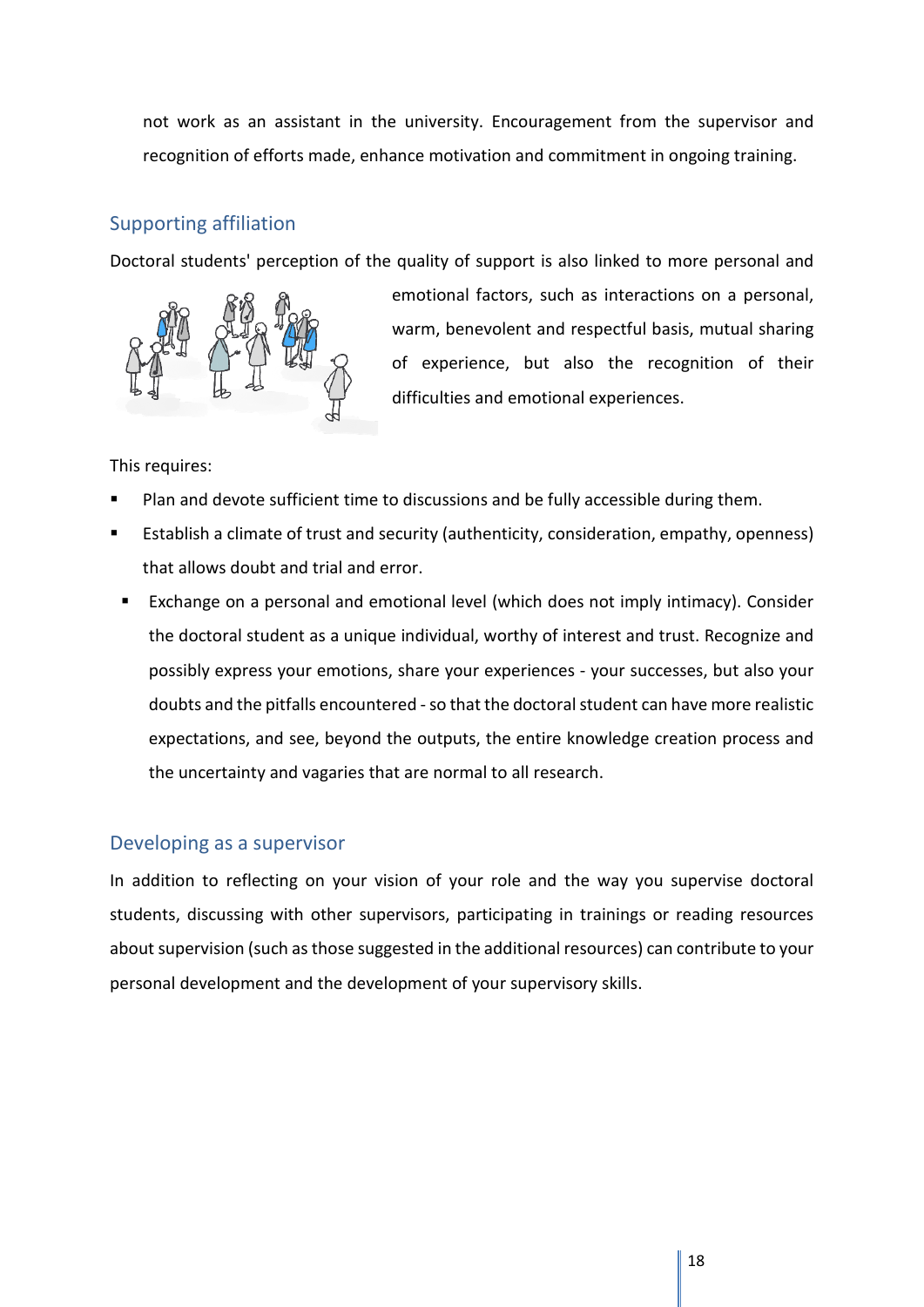## <span id="page-20-0"></span>**REFERENCES AND ADDITIONAL RESOURCES**

#### <span id="page-20-1"></span>**MAIN REFERENCES**

- Lambert, M. (2013). *Être assistant et se développer professionnellement ? Recherche descriptive et compréhensive sur le développement professionnel des assistants à l'Université de Fribourg* (Thèse de doctorat). Université de Fribourg. (publiée sur RERO DOC : [http://doc.rero.ch/record/232541\)](http://doc.rero.ch/record/232541).
- Niclasse, C. (2019). *La thèse de doctorat comme parcours de (trans)formation : analyses longitudinales au prisme des émotions* (Thèse de doctorat). Université de Fribourg (en cours de publication).

#### <span id="page-20-2"></span>**ADDITIONAL RESOURCES FOR DOCTORAL STUDENTS**

#### <span id="page-20-3"></span>**Suggested readings**

The books are available at the PSPE library of the University of Fribourg (Regina Mundi site) and the articles in journals accessible via the BCU.

- Bourgeois, É. (2018). *Le désir d'apprendre : Formation et construction du sujet*. Presses Universitaires de France.
- Ryan, R. M., & Deci, E. L. (2017). *Self-determination theory: Basic psychological needs in motivation, development, and wellness*. Guilford Press.
- Gérard, L. (2014). *Le doctorat : un rite de passage. Analyse du parcours doctoral et postdoctoral*. Téraèdre.

Gosling, P. & Noordam, L.D (2006, 2011). *Mastering Your PhD. Survival and Success in the Doctoral Years and Beyond*. Springer-Verlag. (available online as a PDF document)

Hunsmann, M. & Kapp, S. (Eds.). (2013)*. Devenir chercheur : Écrire une thèse en sciences sociales.* Éditions de l'École des Hautes Études en Sciences Sociales.

Müller, M. (2014). *Promotion – Postdoc – Professur. Karriereplanung in der Wissenschaft*. Campus Verlag.

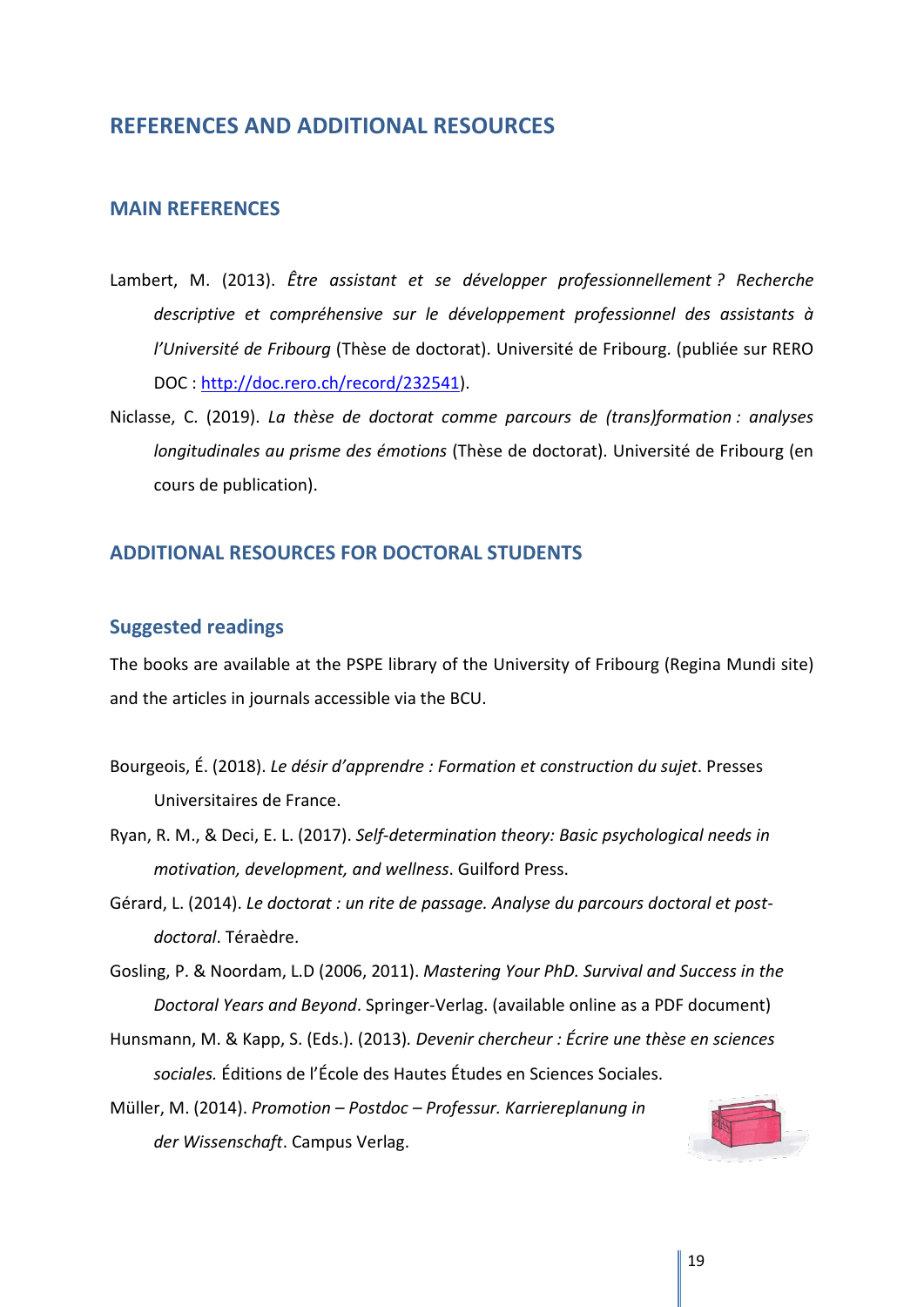Phillips, E. M. & Pugh, D. S. (2015). *How to get a PhD. A handbook for students and their supervisors (6th edition)*. Open University Press. (4th edition available online as a PDF document)

#### <span id="page-21-0"></span>**Vignettes**

We offer short vignettes on the website of the Centre for Faculty Development at the University of Fribourg. These key moments experienced by doctoral students in their daily lives can be used to stimulate reflection and discussion of various aspects of the doctorate, especially those that are affective or motivational.

<https://www3.unifr.ch/didactic/fr/services/ressources/le-doctorat-et-sa-supervision/>

## <span id="page-21-1"></span>**Guides for doctoral students**

- Guide "Getting Your Thesis Off to a Good Start. Guide for doctoral students"
- Guide "Beyond the doctorate. Guide for advanced doctoral and postdoctoral students" <https://www3.unifr.ch/didactic/fr/services/ressources/le-doctorat-et-sa-supervision/>

## <span id="page-21-2"></span>**Tools**

- Questionnaire for the self-assessment of skills (Lambert, 2011, 2016): <https://www3.unifr.ch/didactic/fr/services/ressources/le-doctorat-et-sa-supervision/>
- Mindfulness Based Stress Reduction (MBSR) training program, developed at the University of Massachusetts Medical School by Jon Kabat-Zinn : [https://mbsrtraining.com](https://mbsrtraining.com/)
- Guided Meditations by Tara Brach (free) : [https://www.tarabrach.com/guided](https://www.tarabrach.com/guided-meditations/)[meditations/](https://www.tarabrach.com/guided-meditations/)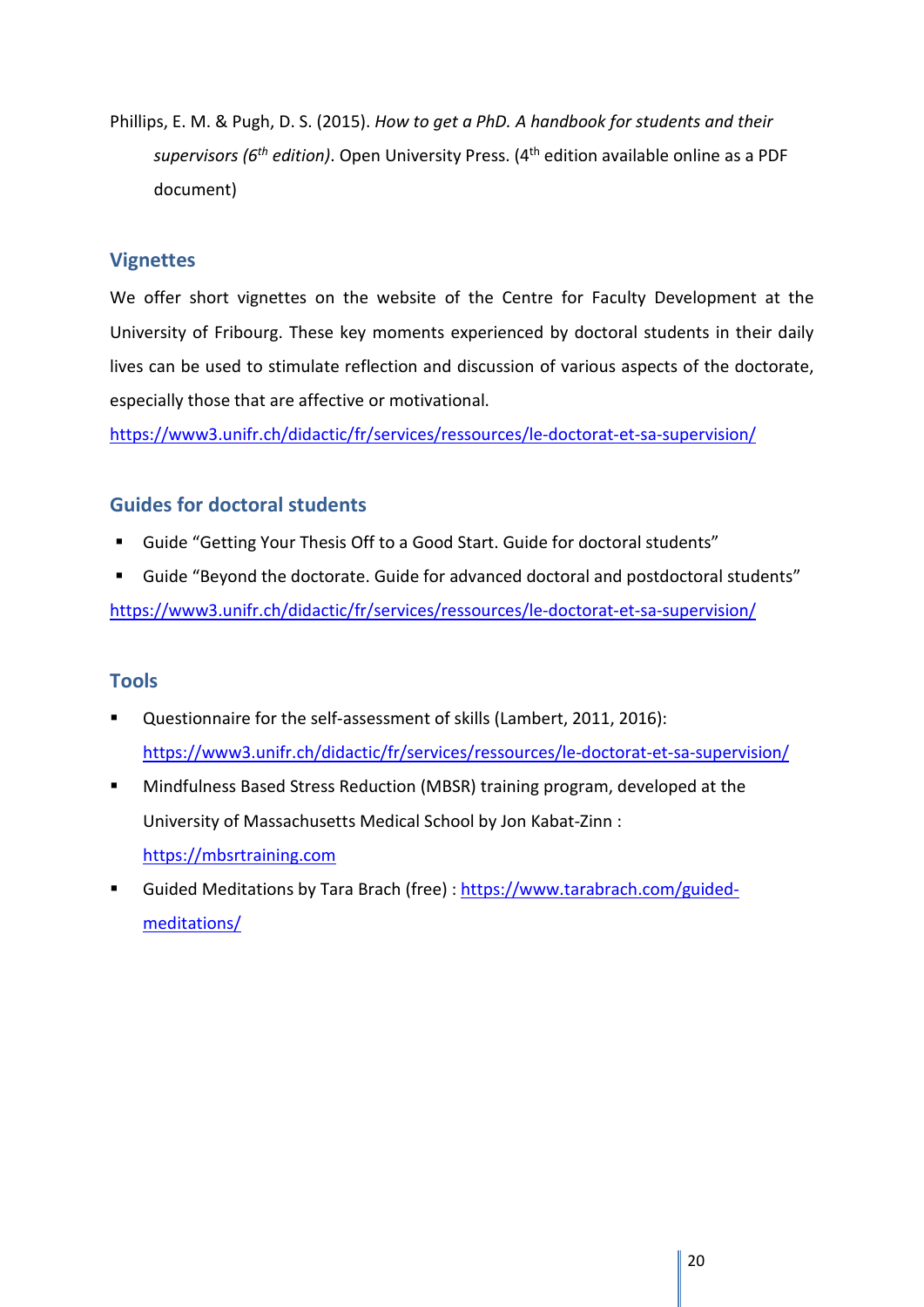#### <span id="page-22-0"></span>**ADDITIONAL RESOURCES FOR THOSE SUPERVISING DOCTORAL STUDENTS**

#### <span id="page-22-1"></span>**Suggested readings**

The books are available at the PSPE library of the University of Fribourg (Regina Mundi site) and the articles in journals accessible via the BCU.

- Bourgeois, É. (2018). *Le désir d'apprendre : Formation et construction du sujet.* Presses Universitaires de France.
- Cifali, M. (2018). *S'engager pour accompagner : Valeurs des métiers de la formation*. Presses Universitaires de France.
- Ryan, R. M., & Deci, E. L. (2017). *Self-determination theory: Basic psychological needs in motivation, development, and wellness*. Guilford Press.
- Devos, C., Van der Linden, N., Boudrenghien, G., Azzi, A., Frenay, M., Galand, B. & Klein, O. (2015). Doctoral supervision in the light of the three types of support promoted in selfdetermination theory. *International Journal of Doctoral Studies*, *10*, 438–464.
- Frenay, M. & Romainville, M. (2013). *L'accompagnement des mémoires et des thèses*. Presses universitaires de Louvain.
- Gérard, L. (2014). *Le doctorat : un rite de passage. Analyse du parcours doctoral et postdoctoral*. Téraèdre.
- Hounsell, D., McCune, V., Hounsell, J. & Litjens, J. (2007). The quality of guidance and feedback to students. *Higher Education Research & Development, 27*(1), 55–67.
- Levecque, K., Anseel, F., De Beuckelaer, A., Van der Heyden, J., & Gisle, L. (2017). Work organization and mental health problems in PhD students. *Research Policy, 46*(4), 868– 879.
- McAlpine, L., Paulson, J., Gonsalves, A., & Jazvac-Martek, M. (2012). 'Untold' doctoral stories: Can we move beyond cultural narratives of neglect? *Higher Education Research & Development*, 31(4), 511–523.
- Prégent, R. (2001). *L'encadrement des travaux de mémoire et de thèse. Conseils pédagogiques aux directeurs de recherche*.Presses Internationales Polytechnique.
- Schmidt, M., & Hansson, E. (2018). Doctoral students' well-being: A literature review. *International Journal of Qualitative Studies on Health and Well-Being, 13*(1), 1508171.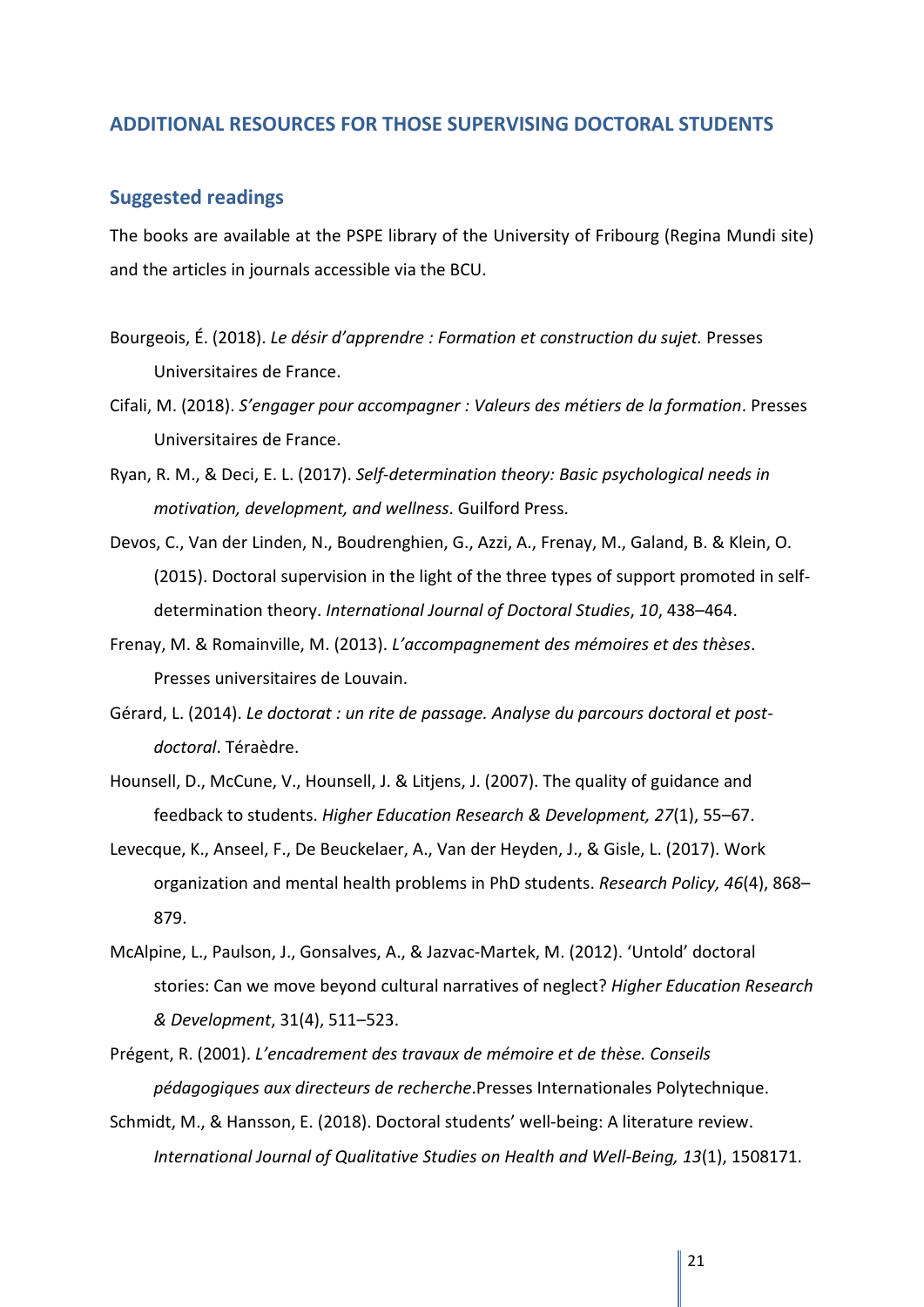Skakni, I. (2018). Doctoral studies as an initiatory trial: Expected and taken-for-granted practices that impede PhD students' progress. *Teaching in Higher Education*, *8*(23), 927–944.

Wisker, G. (2012). *The Good Supervisor. Supervising Postgraduate and Undergraduate Research for Doctoral Theses and Dissertations (2nd edition)*. Palgrave Macmillan.

## <span id="page-23-0"></span>**Vignettes**

We offer short vignettes on the website of the Centre for Faculty Development at the University of Fribourg. These key moments experienced by doctoral students in their daily lives can be used to stimulate reflection and discussion of various aspects of the doctorate, especially those that are affective or motivational.

<https://www3.unifr.ch/didactic/fr/services/ressources/le-doctorat-et-sa-supervision/>

#### <span id="page-23-1"></span>**Documents**

Code of Practice for the Doctorate (University of Lausanne): [https://www.unil.ch/graduatecampus/en/home/menuinst/doctorantes/avant-le](https://www.unil.ch/graduatecampus/en/home/menuinst/doctorantes/avant-le-doctorat/charte-du-doctorat.html)[doctorat/charte-du-doctorat.html](https://www.unil.ch/graduatecampus/en/home/menuinst/doctorantes/avant-le-doctorat/charte-du-doctorat.html)

Doctoral agreement (excerpt from the Règlement du 11 décembre 2014 pour l'obtention du doctorat à la Faculté des lettres de l'Université de Fribourg, point D, in French and German) : <https://www3.unifr.ch/didactic/fr/services/ressources/le-doctorat-et-sa-supervision/>

#### Guides for doctoral students

- Guide "Getting Your Thesis Off to a Good Start. Guide for doctoral students"
- Guide "Beyond the doctorate. Guide for advanced doctoral and postdoctoral students" <https://www3.unifr.ch/didactic/fr/services/ressources/le-doctorat-et-sa-supervision/>

"Excellence through Research": Joint Position Paper by the Swiss Universities on the Doctorate (17.01.2014) (swissuniversities)

[https://www.swissuniversities.ch/fileadmin/swissuniversities/Dokumente/Kammern/Kamm](https://www.swissuniversities.ch/fileadmin/swissuniversities/Dokumente/Kammern/Kammer_UH/Empfehlungen/Joint_Position_17012014.pdf) [er\\_UH/Empfehlungen/Joint\\_Position\\_17012014.pdf](https://www.swissuniversities.ch/fileadmin/swissuniversities/Dokumente/Kammern/Kammer_UH/Empfehlungen/Joint_Position_17012014.pdf)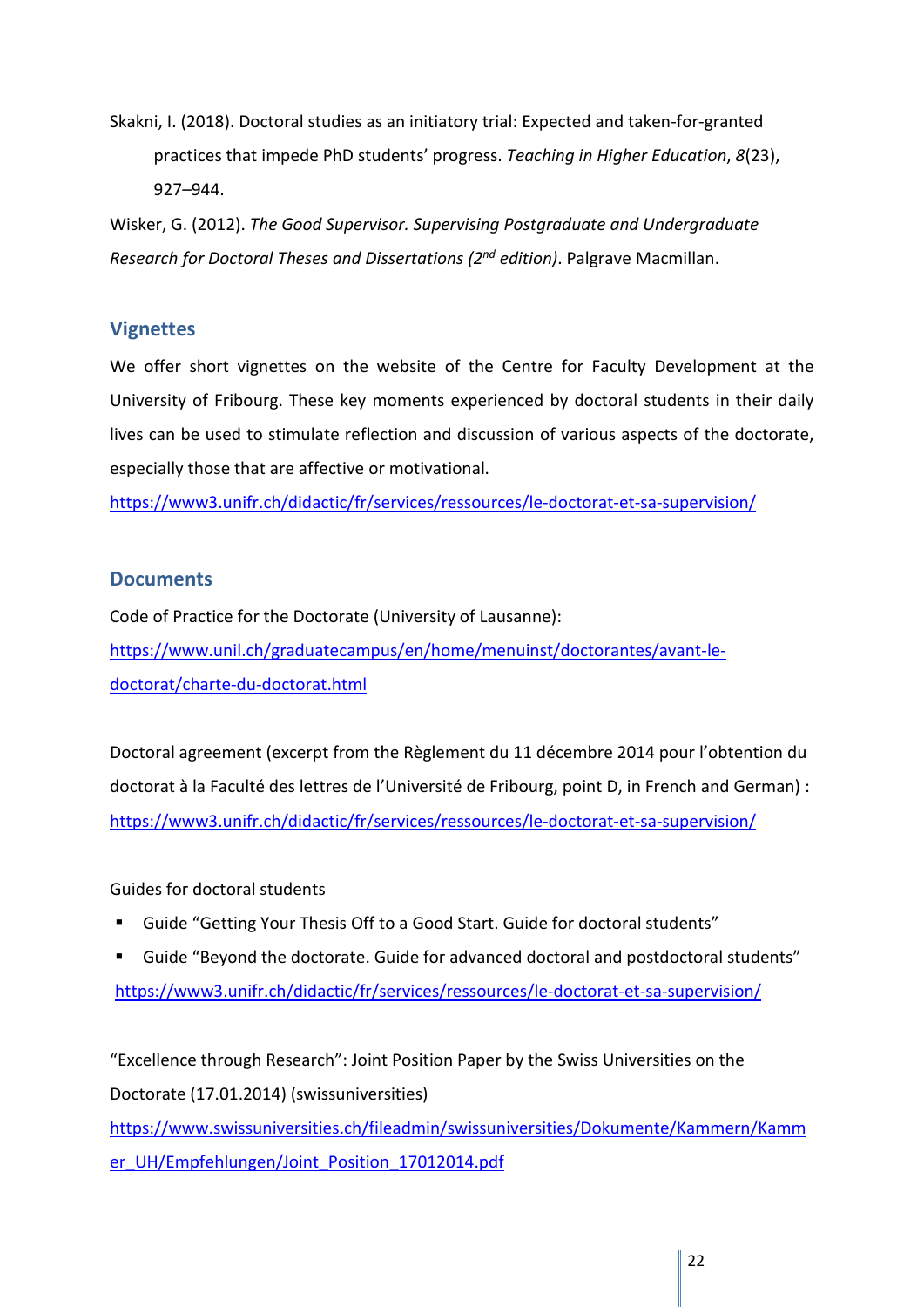Joint Declaration on Doctoral Training in Europe (2014)

[https://www.swissuniversities.ch/fileadmin/swissuniversities/Dokumente/Forschung/14110](https://www.swissuniversities.ch/fileadmin/swissuniversities/Dokumente/Forschung/141101_Joint_Declaration_on_Doctoral_Training_in_Europe_2014_11.pdf) 1 Joint Declaration on Doctoral Training in Europe 2014 11.pdf

## <span id="page-24-0"></span>**Tools**

- Questionnaire for the self-assessment of skills for doctoral students (Lambert, 2011, 2016): [https://www3.unifr.ch/didactic/fr/services/ressources/le-doctorat-et-sa](https://www3.unifr.ch/didactic/fr/services/ressources/le-doctorat-et-sa-supervision/)[supervision/](https://www3.unifr.ch/didactic/fr/services/ressources/le-doctorat-et-sa-supervision/)
- Mindfulness Based Stress Reduction (MBSR) training program, developed at the University of Massachusetts Medical School by Jon Kabat-Zinn : [https://mbsrtraining.com](https://mbsrtraining.com/)
- Guided Meditations by Tara Brach (free) : [https://www.tarabrach.com/guided](https://www.tarabrach.com/guided-meditations/)[meditations/](https://www.tarabrach.com/guided-meditations/)